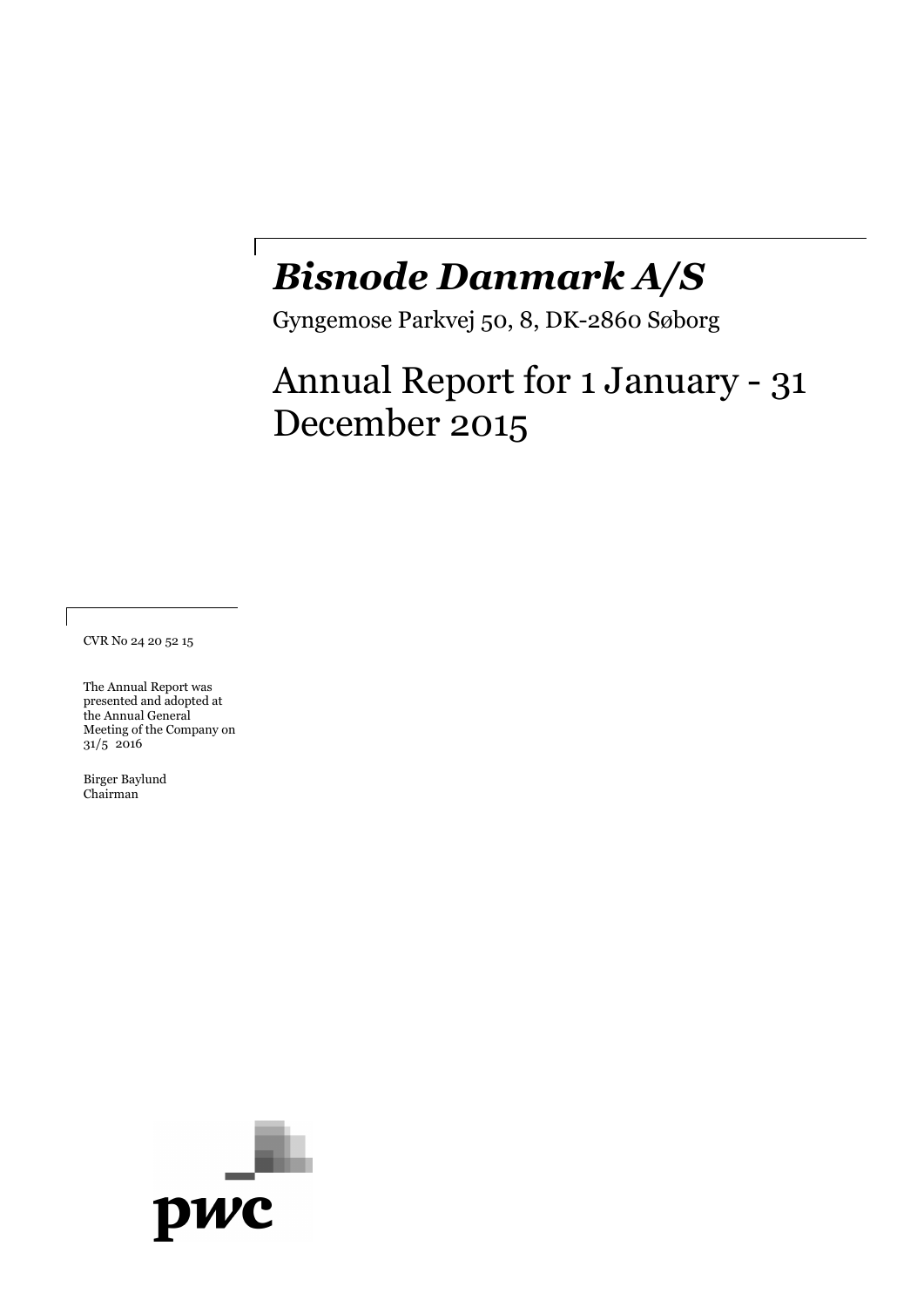### **Contents**

| <b>Management's Statement and Auditor's Report</b>       |              |
|----------------------------------------------------------|--------------|
| Management's Statement                                   | $\mathbf{1}$ |
| Independent Auditor's Report on the Financial Statements | $\mathbf 2$  |
| <b>Management's Review</b>                               |              |
| <b>Company Information</b>                               | 4            |
| <b>Financial Highlights</b>                              | $\sqrt{5}$   |
| Management's Review                                      | 6            |
| <b>Financial Statements</b>                              |              |
| Income Statement 1 January - 31 December                 | 8            |
| Balance Sheet 31 December                                | 9            |
| <b>Statement of Changes in Equity</b>                    | 11           |
| Notes to the Financial Statements                        | 12           |
| <b>Accounting Policies</b>                               | 17           |

Page

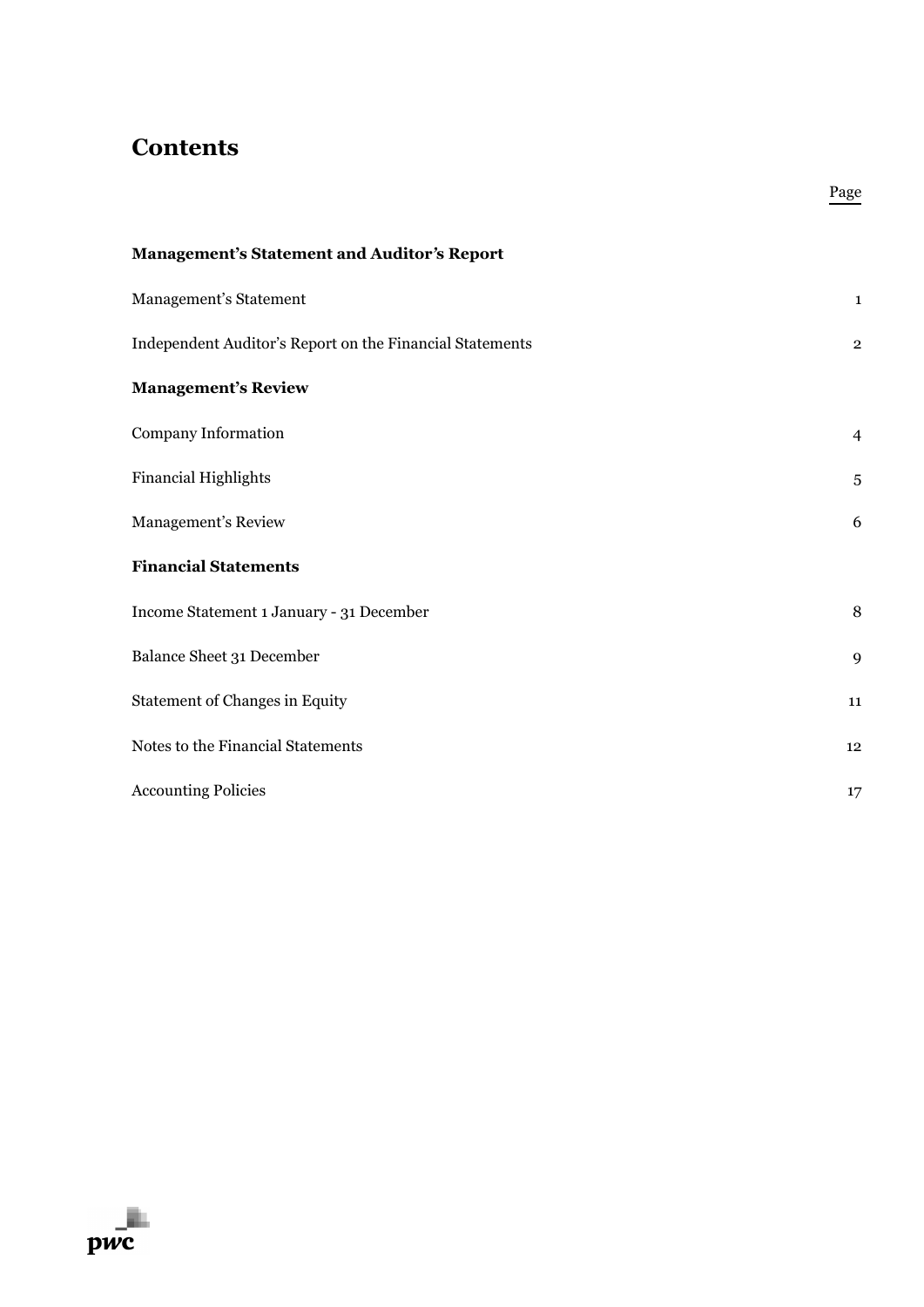## **Management's Statement**

The Executive Board and Board of Directors have today considered and adopted the Annual Report of Bisnode Danmark A/S for the financial year 1 January - 31 December 2015.

The Annual Report is prepared in accordance with the Danish Financial Statements Act.

In our opinion the Financial Statements give a true and fair view of the financial position at 31 December 2015 of the Company and of the results of the Company operations for 2015.

We recommend that the Annual Report be adopted at the Annual General Meeting.

København, 31 May 2016

### **Direktion**

Birger Baylund

### **Bestyrelse**

| Hans Magnus Silfverberg | Patrik Lennart Edvinsson | Karl Peter Bergson |
|-------------------------|--------------------------|--------------------|
| Chairman                |                          |                    |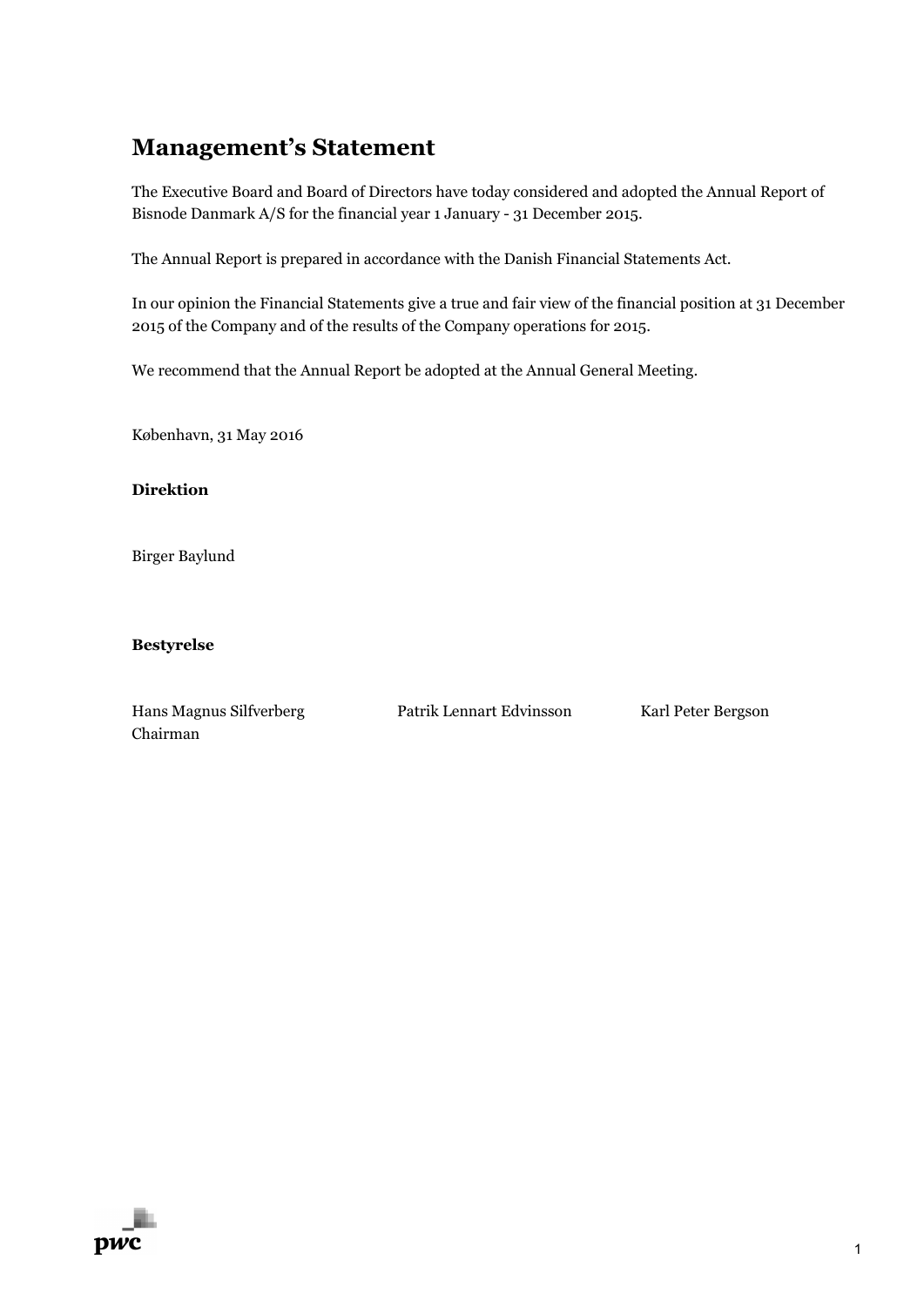# **Independent Auditor's Report on the Financial Statements**

To the Shareholder of Bisnode Danmark A/S

### **Report on the Financial Statements**

We have audited the Financial Statements of Bisnode Danmark A/S for the financial year 1 January - 31 December 2015, which comprise income statement, balance sheet, statement of changes in equity, notes and summary of significant accounting policies. The Financial Statements are prepared in accordance with the Danish Financial Statements Act.

### **Management's Responsibility for the Financial Statements**

Management is responsible for the preparation of Financial Statements that give a true and fair view in accordance with the Danish Financial Statements Act, and for such internal control as Management determines is necessary to enable the preparation of Financial Statements that are free from material misstatement, whether due to fraud or error.

#### **Auditor's Responsibility**

Our responsibility is to express an opinion on the Financial Statements based on our audit. We conducted our audit in accordance with International Standards on Auditing and additional requirements under Danish audit regulation. This requires that we comply with ethical requirements and plan and perform the audit to obtain reasonable assurance whether the Financial Statements are free from material misstatement.

An audit involves performing audit procedures to obtain audit evidence about the amounts and disclosures in the Financial Statements. The procedures selected depend on the auditor's judgment, including the assessment of the risks of material misstatement of the Financial Statements, whether due to fraud or error. In making those risk assessments, the auditor considers internal control relevant to the Company's preparation of Financial Statements that give a true and fair view in order to design audit procedures that are appropriate in the circumstances, but not for the purpose of expressing an opinion on the effectiveness of the Company's internal control. An audit also includes evaluating the appropriateness of accounting policies used and the reasonableness of accounting estimates made by Management, as well as evaluating the overall presentation of the Financial Statements.

We believe that the audit evidence we have obtained is sufficient and appropriate to provide a basis for our audit opinion.

Our audit has not resulted in any qualification.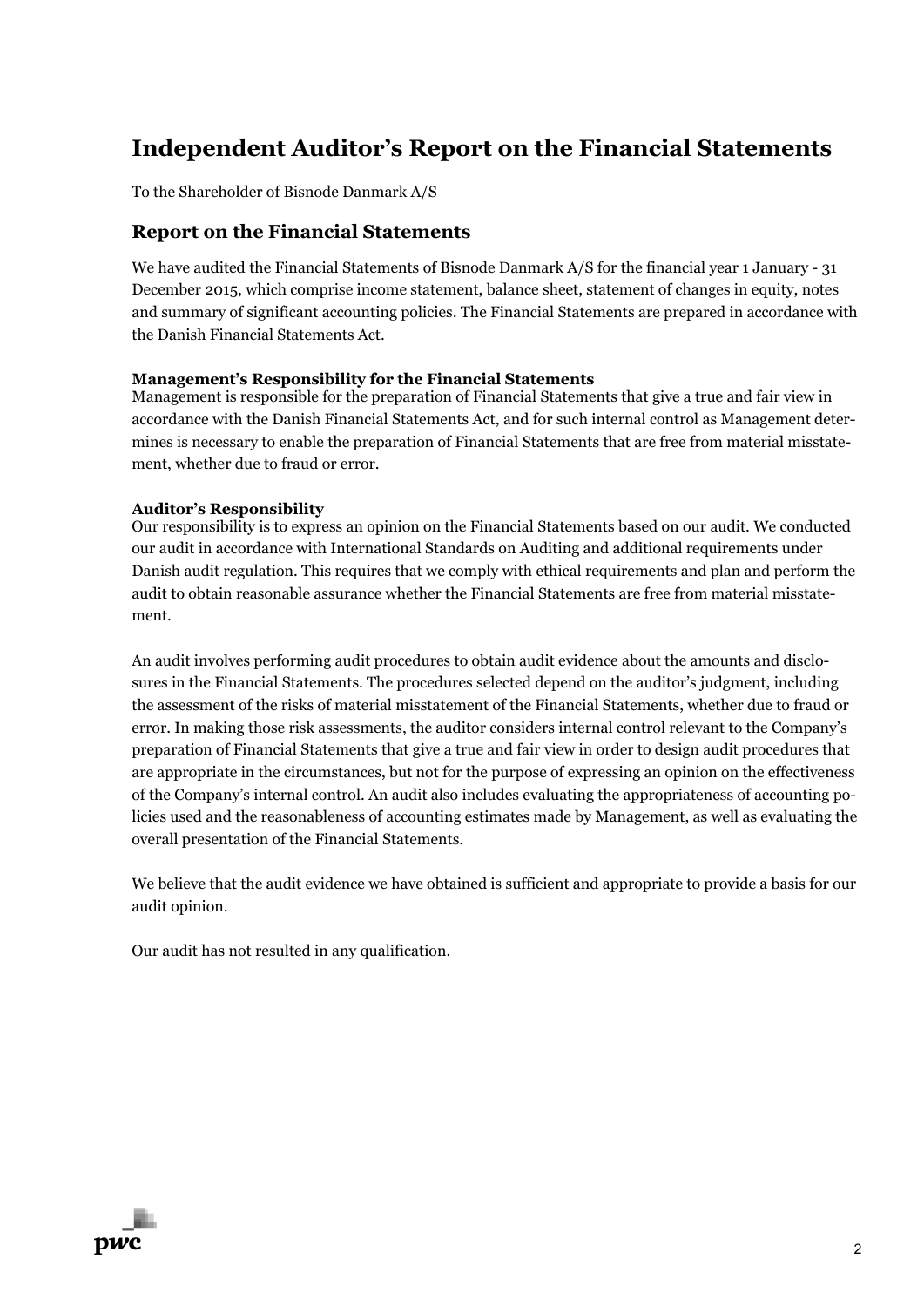# **Independent Auditor's Report on the Financial Statements**

### **Opinion**

In our opinion, the Financial Statements give a true and fair view of the financial position of the Company at 31 December 2015 and of the results of the Company operations for the financial year 1 January - 31 December 2015 in accordance with the Danish Financial Statements Act.

### **Statement on Management's Review**

We have read Management's Review in accordance with the Danish Financial Statements Act. We have not performed any procedures additional to the audit of the Financial Statements. On this basis, in our opinion, the information provided in Management's Review is in accordance with the Financial Statements.

Hellerup, 31 May 2016 **PricewaterhouseCoopers** Statsautoriseret Revisionspartnerselskab *CVR No 33 77 12 31*

Niels Henrik B. Mikkelsen State Authorised Public Accountant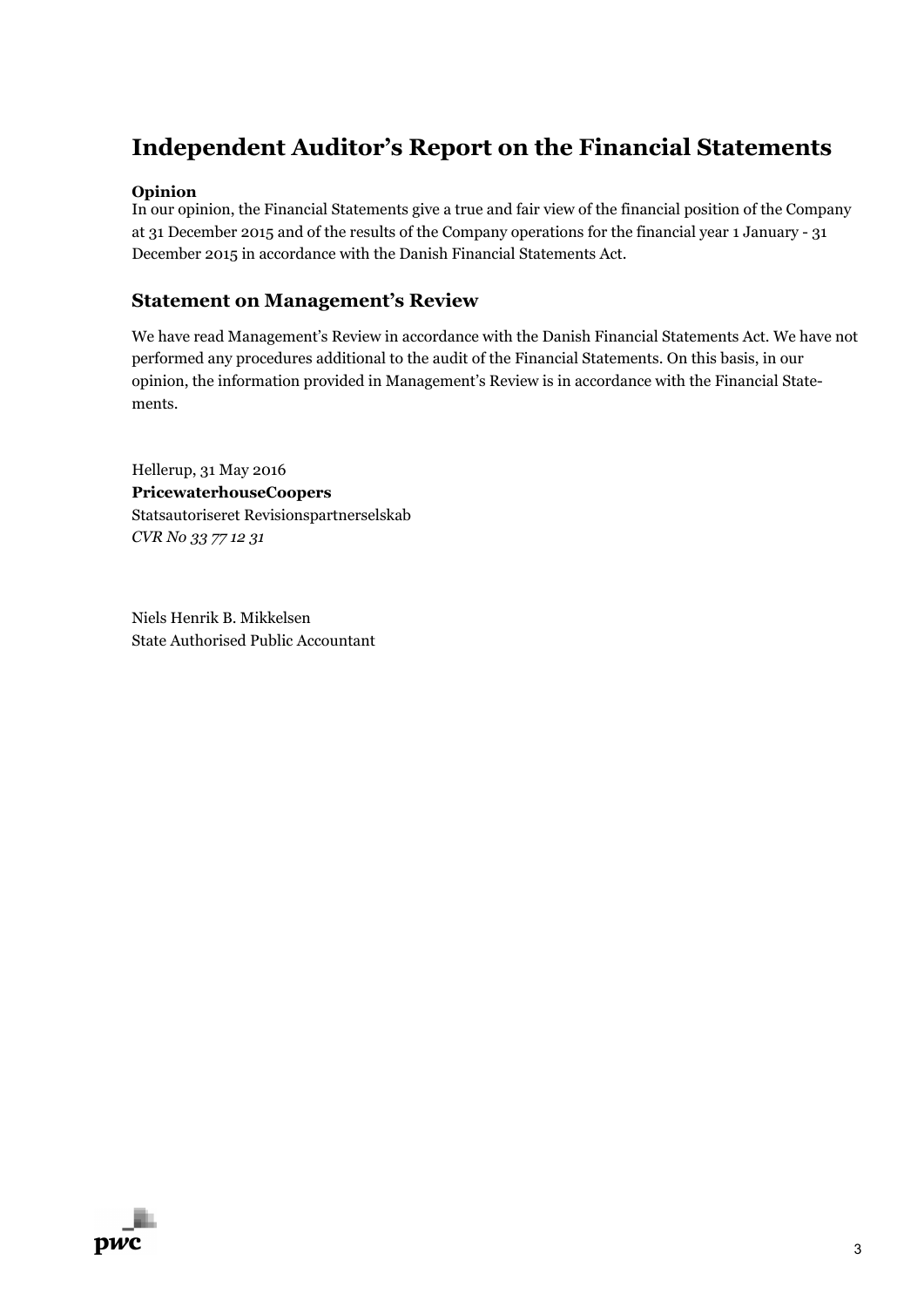# **Company Information**

| The Company            | Bisnode Danmark A/S<br>Gyngemose Parkvej 50, 8<br>DK-2860 Søborg                                                                                 |
|------------------------|--------------------------------------------------------------------------------------------------------------------------------------------------|
|                        | Telephone: 3816 9700                                                                                                                             |
|                        | CVR No: 24 20 52 15<br>Financial period: 1 January - 31 December<br>Financial year: 18th financial year<br>Municipality of reg. office: Gladsaxe |
| <b>Bestyrelse</b>      | Hans Magnus Silfverberg, Chairman<br>Patrik Lennart Edvinsson<br>Karl Peter Bergson                                                              |
| <b>Executive Board</b> | Birger Baylund                                                                                                                                   |
| <b>Auditors</b>        | PricewaterhouseCoopers<br>Statsautoriseret Revisionspartnerselskab<br>Strandvejen 44<br>DK-2900 Hellerup                                         |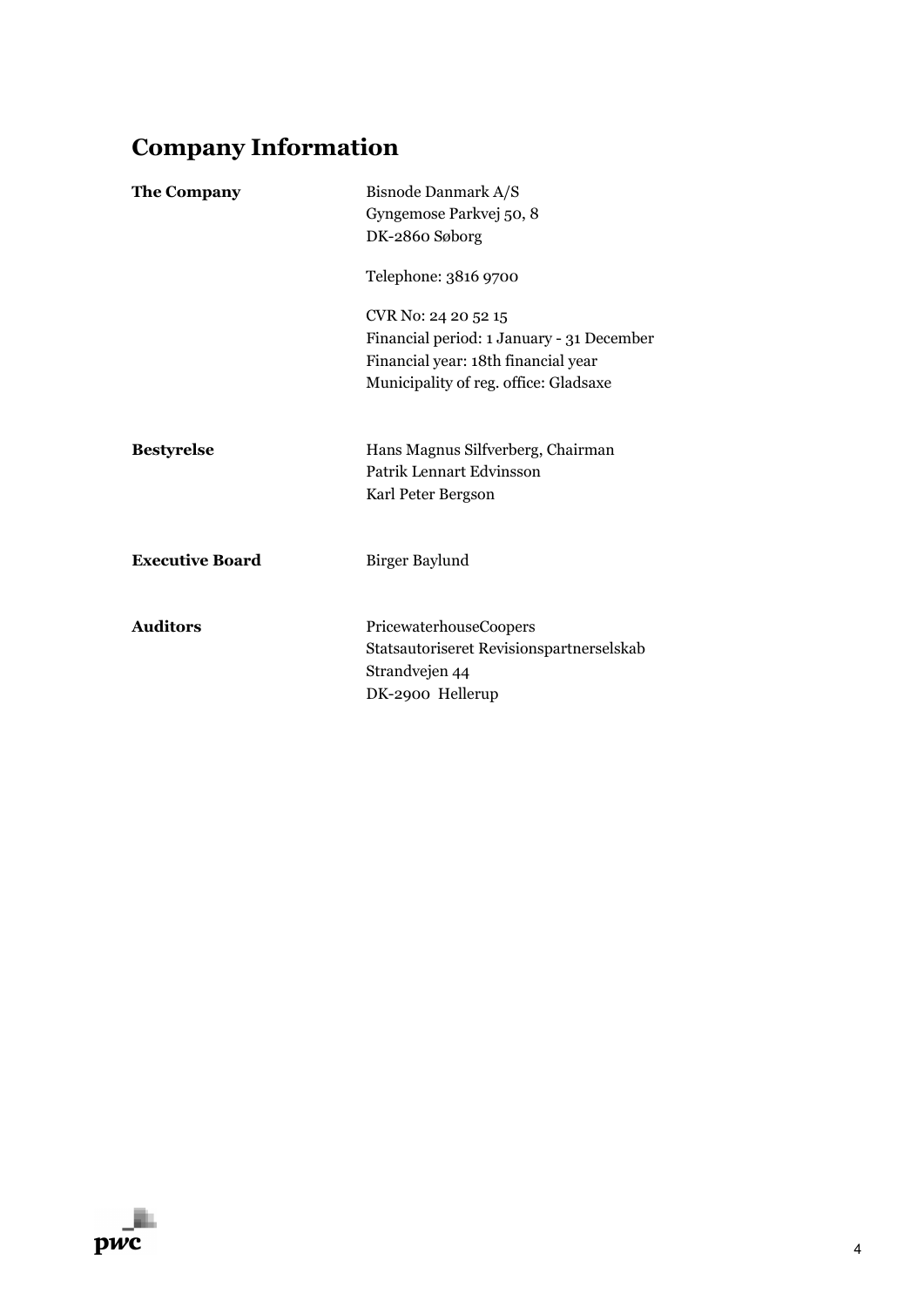# **Financial Highlights**

Seen over a five-year period, the development of the Company is described by the following financial highlights:

|                                             | 2015        | 2014        | 2013        | 2012        | 2011        |
|---------------------------------------------|-------------|-------------|-------------|-------------|-------------|
|                                             | <b>TDKK</b> | <b>TDKK</b> | <b>TDKK</b> | <b>TDKK</b> | <b>TDKK</b> |
| <b>Key figures</b>                          |             |             |             |             |             |
| <b>Profit/loss</b>                          |             |             |             |             |             |
| Profit/loss before financial income and     |             |             |             |             |             |
| expenses                                    | 5.902       | 1.150       | 3.416       | $-304$      | $-208$      |
| Net financials                              | $-2.323$    | $-2.081$    | 3.215       | 3.736       | 5.392       |
| Net profit/loss for the year                | 2.116       | $-2.219$    | 4.309       | 3.898       | 5.162       |
| <b>Balance sheet</b>                        |             |             |             |             |             |
| Balance sheet total                         | 158.771     | 172.608     | 86.406      | 134.121     | 111.404     |
| Equity                                      | 52.298      | 50.182      | 48.794      | 109.493     | 104.859     |
| Investment in property, plant and equipment | $-1.191$    | $-461$      | $-458$      | $-531$      | $-1.165$    |
| Number of employees                         | 73          | 58          | 30          | 24          | 6           |
| <b>Ratios</b>                               |             |             |             |             |             |
| Return on assets                            | 3,7%        | 0,7%        | 4,0%        | $-0,2%$     | $-0,2%$     |
| Solvency ratio                              | 32,9%       | 29,1%       | 56,5%       | 81,6%       | 94,1%       |
| Return on equity                            | 4,1%        | $-4,5%$     | 5,4%        | 3,6%        | 5,1%        |

The ratios have been prepared in accordance with the recommendations and guidelines issued by the Danish Society of Financial Analysts. For definitions, see under accounting policies.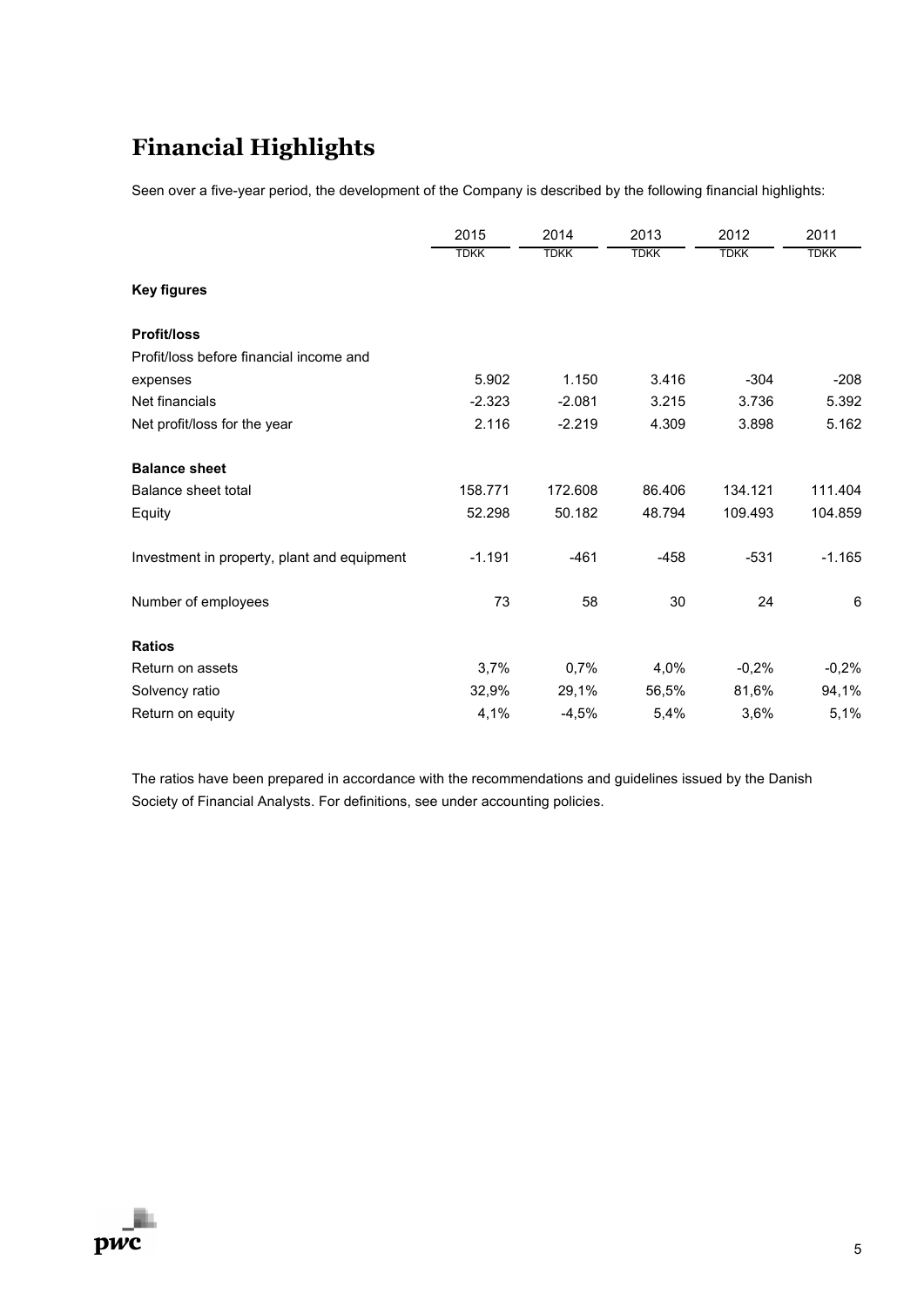# **Management's Review**

Financial Statements of Bisnode Danmark A/S for 2015 has been prepared in accordance with the provisions of the Danish Financial Statements Act applying to medium-sized enterprises of reporting class C.

The Annual Report has been prepared under the same accounting policies as last year.

### **Main activity**

As in previous years, the Company's main activity is to act directly or through subsidiaries, for enterprises which do business within collecting, processing and sale of information and other related business activities. The Company also manage and coordinate purchase and more for wholly owned subsidiary, whcich secondary is invoiced to the specific company.

At 1 January 2015 all employees in Bisnode D&B Danmark A/S and Debitor Registret A/S has been transferred to Bisnode Danmark A/S in order to great one organization. All required work are carried out but Bisnode Danmark A/S and relevant charges are made to the subsidiaries.

### **Development in the year**

The income statement of the Company for 2015 shows a profit of DKK 2,116,357, and at 31 December 2015 the balance sheet of the Company shows equity of DKK 52,298,327.

### **Strategy**

Data is the new natural resource of our time, but it needsrefining to create value and actionable insights. We aim to become the most wanted partner within Data & Analytics, pioneering Smart Data to enable ourcustomers to make Smart Decisions.

### **Targets and expectations for the year ahead**

Customers' needs for data and analytics is greater and more crucial than ever. Yet we constantly need to develop our offerings and improve the quality in our solutions. With strong Customer focus we expect to be able to further development our business.

### **Research and development**

Our resources for new developments will continue at a high level benefitting from being part of the Bisnode Group.

### **External environment**

Bisnode is member of UN Global Compact and are working to further development our measures and reports in this areas.

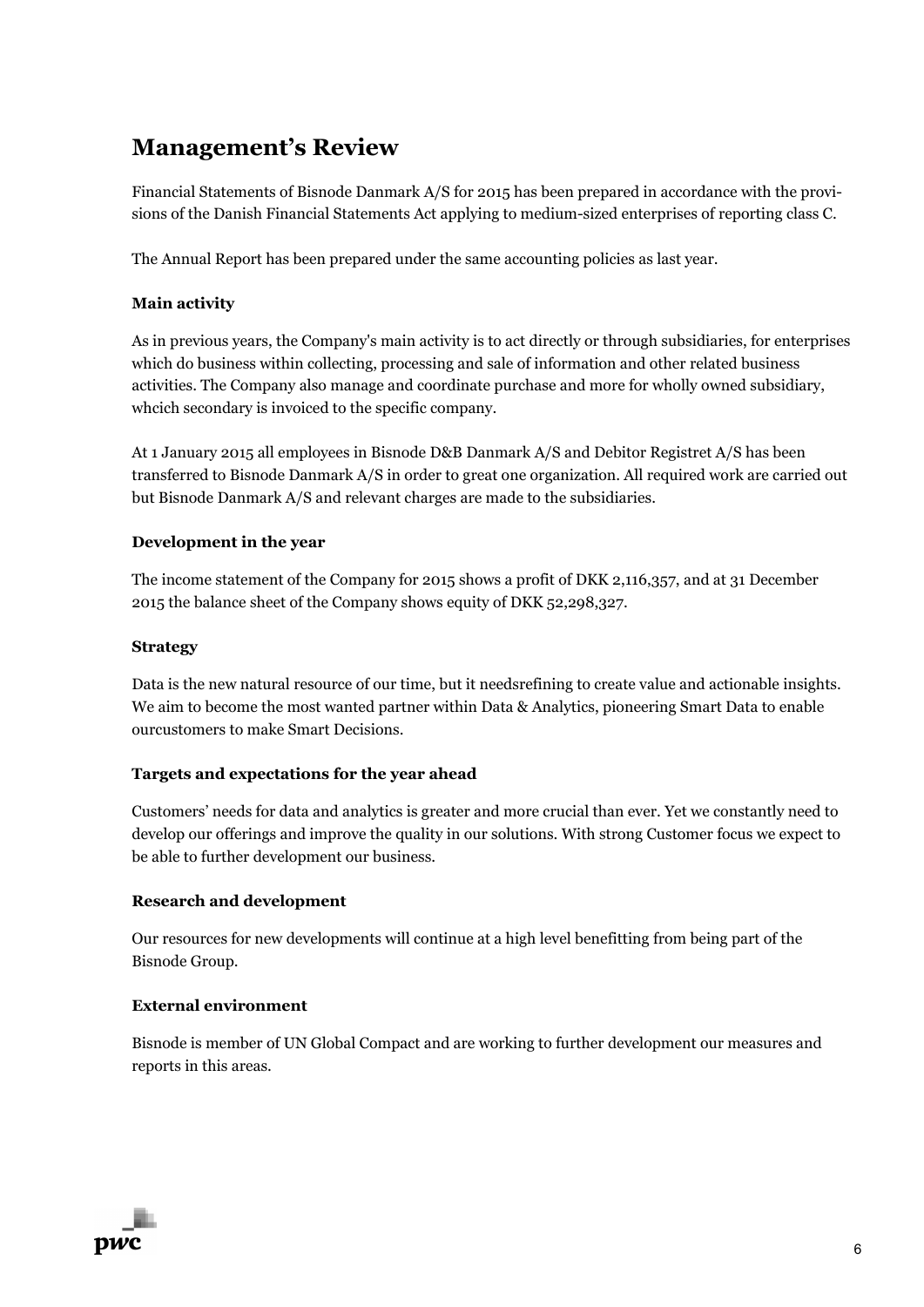# **Management's Review**

### **Intellectual capital resources**

To be able to service our Customer in the best possible way and continuously develop our skills and competences we are investing in development of our employees and involve the organization in continuously improvement and development of our processes and solutions.

### **Subsequent events**

No events materially affecting the assessment of the Annual Report have occurred after the balance sheet date.

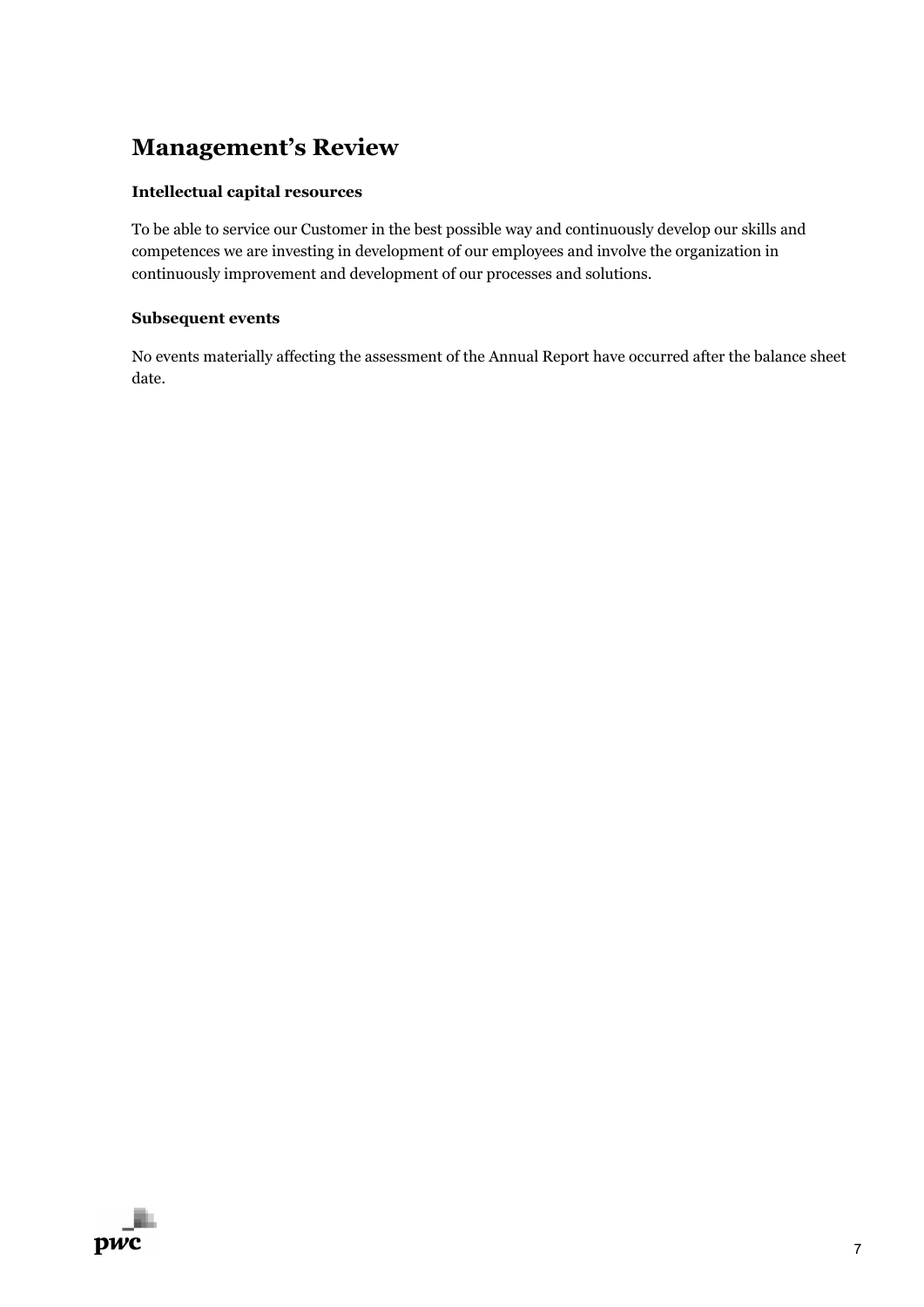# **Income Statement 1 January - 31 December**

|                                                                    | Note           | 2015<br><b>DKK</b> | 2014<br><b>DKK</b> |
|--------------------------------------------------------------------|----------------|--------------------|--------------------|
| <b>Gross profit/loss</b>                                           |                | 70.770.642         | 56.176.780         |
| Staff expenses                                                     | 1              | $-53.144.216$      | -43.582.199        |
| Depreciation, amortisation and impairment of intangible assets and |                |                    |                    |
| property, plant and equipment                                      | $\overline{2}$ | $-11.393.391$      | -11.203.561        |
| Other operating expenses                                           |                | $-331.390$         | $-241.396$         |
| Profit/loss before financial income and expenses                   |                | 5.901.645          | 1.149.624          |
| Income from investments in subsidiares                             | 3              | 1.845.332          | 920.322            |
| Financial income                                                   | 4              | 170.318            | 248.364            |
| Financial expenses                                                 | 5              | $-4.338.218$       | $-3.249.959$       |
| Profit/loss before tax                                             |                | 3.579.077          | $-931.649$         |
| Tax on profit/loss for the year                                    | 6              | $-1.462.720$       | $-1.287.073$       |
| Net profit/loss for the year                                       |                | 2.116.357          | $-2.218.722$       |

# **Distribution of profit**

|                                 | 2015       | 2014         |
|---------------------------------|------------|--------------|
|                                 | <b>DKK</b> | <b>DKK</b>   |
| Proposed distribution of profit |            |              |
| Retained earnings               | 2.116.357  | $-2.218.722$ |
|                                 | 2.116.357  | $-2.218.722$ |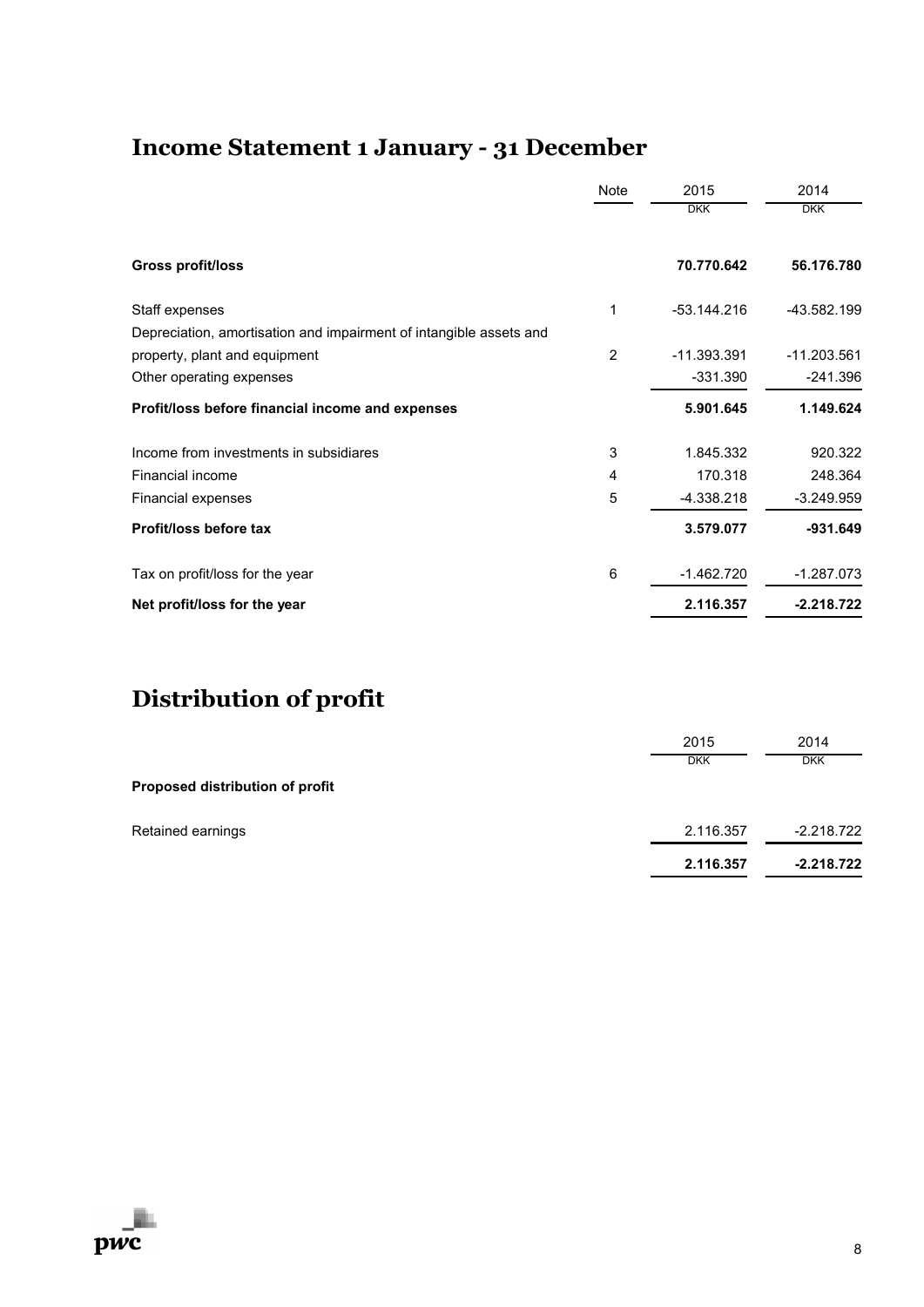# **Balance Sheet 31 December**

### **Assets**

|                                                  | Note           | 2015        | 2014        |
|--------------------------------------------------|----------------|-------------|-------------|
|                                                  |                | <b>DKK</b>  | <b>DKK</b>  |
| Completed development projects                   |                | 4.937.112   | 9.068.328   |
| Software                                         |                | 5.294.301   | 3.580.929   |
| Goodwill                                         |                | 9.200.083   | 13.380.928  |
| Intangible assets                                | $\overline{7}$ | 19.431.496  | 26.030.185  |
| Other fixtures and fittings, tools and equipment |                | 894.283     | 470.575     |
| Leasehold improvements                           |                | 661.527     | 394.577     |
| <b>Tangible assets</b>                           | 8              | 1.555.810   | 865.152     |
| Investments in subsidiaries                      | 9              | 84.577.968  | 82.732.641  |
| Other receivables                                |                | 886.483     | 871.364     |
| <b>Financial assets</b>                          |                | 85.464.451  | 83.604.005  |
| <b>Fixed assets</b>                              |                | 106.451.757 | 110.499.342 |
| Trade receivables                                |                | 15.610.161  | 15.866.284  |
| Receivables from group enterprises               |                | 33.062.285  | 40.931.464  |
| Other receivables                                |                | 12.062      | 424.860     |
| Deferred tax asset                               |                | 945.301     | 1.899.645   |
| Corporation tax                                  |                | 1.963.586   | 2.181.621   |
| Prepayments                                      |                | 726.223     | 804.804     |
| <b>Receivables</b>                               |                | 52.319.618  | 62.108.678  |
| <b>Currents assets</b>                           |                | 52.319.618  | 62.108.678  |
| Assets                                           |                | 158.771.375 | 172.608.020 |

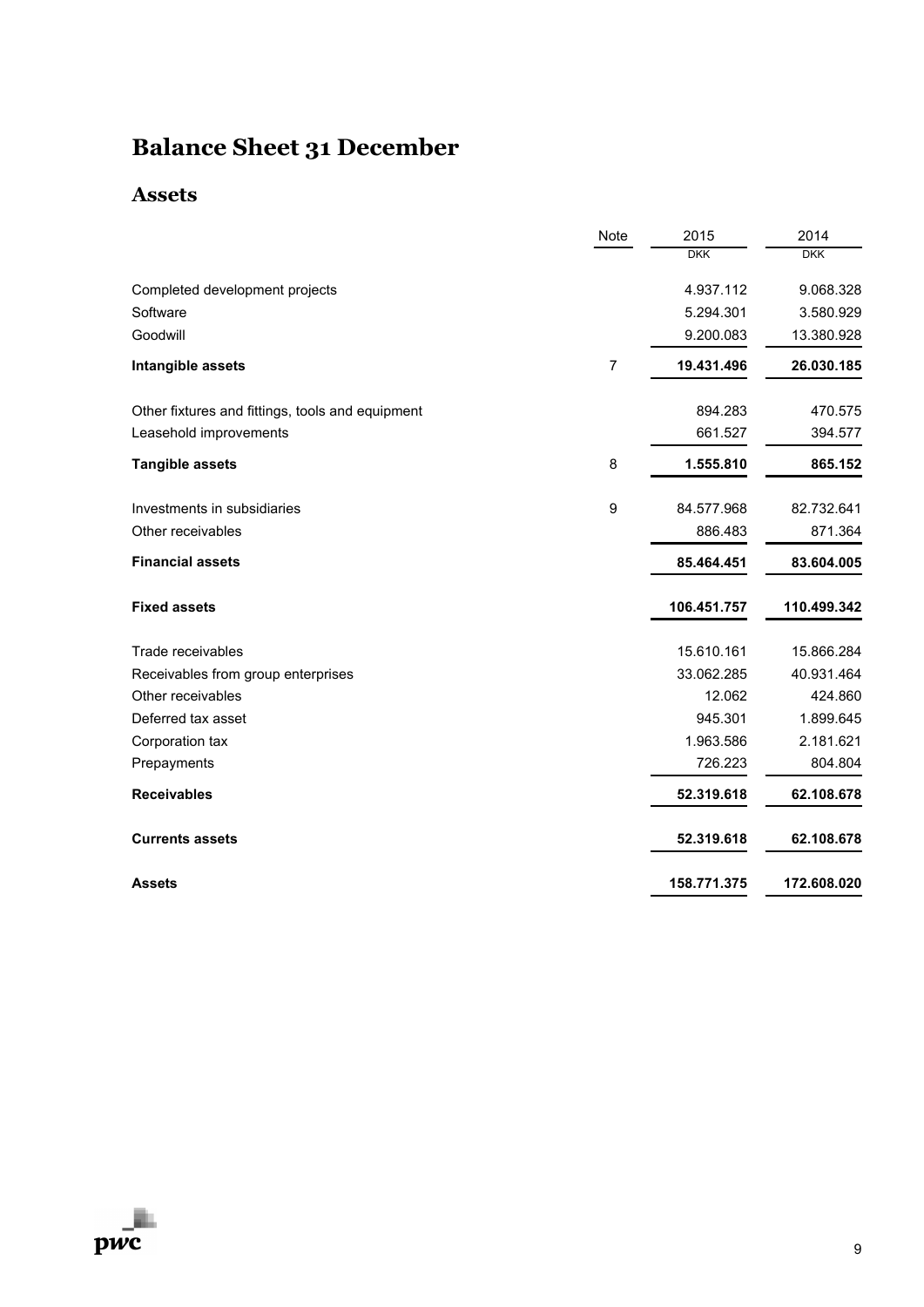# **Balance Sheet 31 December**

# **Liabilities and equity**

|                                                                | Note | 2015        | 2014        |
|----------------------------------------------------------------|------|-------------|-------------|
|                                                                |      | <b>DKK</b>  | <b>DKK</b>  |
| Share capital                                                  |      | 35.000.000  | 35.000.000  |
| Retained earnings                                              |      | 17.298.327  | 15.181.970  |
| <b>Equity</b>                                                  | 10   | 52.298.327  | 50.181.970  |
| Other provisions                                               |      | 360.000     | 1.200.000   |
| <b>Provisions</b>                                              |      | 360.000     | 1.200.000   |
| Payables to group enterprises                                  |      | 27.072.800  | 40.609.200  |
| Other payables                                                 |      | 22.500.000  | 25.857.000  |
| Long term debt                                                 |      | 49.572.800  | 66.466.200  |
| Trade payables                                                 |      | 7.476.119   | 4.171.309   |
| Payables to group enterprises                                  |      | 14.739.670  | 14.604.680  |
| Other payables                                                 |      | 16.815.300  | 16.858.225  |
| Deferred income                                                |      | 17.509.159  | 19.125.636  |
| <b>Short term debt</b>                                         |      | 56.540.248  | 54.759.850  |
| <b>Debt</b>                                                    |      | 106.113.048 | 121.226.050 |
| <b>Liabilities and equity</b>                                  |      | 158.771.375 | 172.608.020 |
| Contingent assets, liabilities and other financial obligations | 11   |             |             |
| Related parties and ownership                                  | 12   |             |             |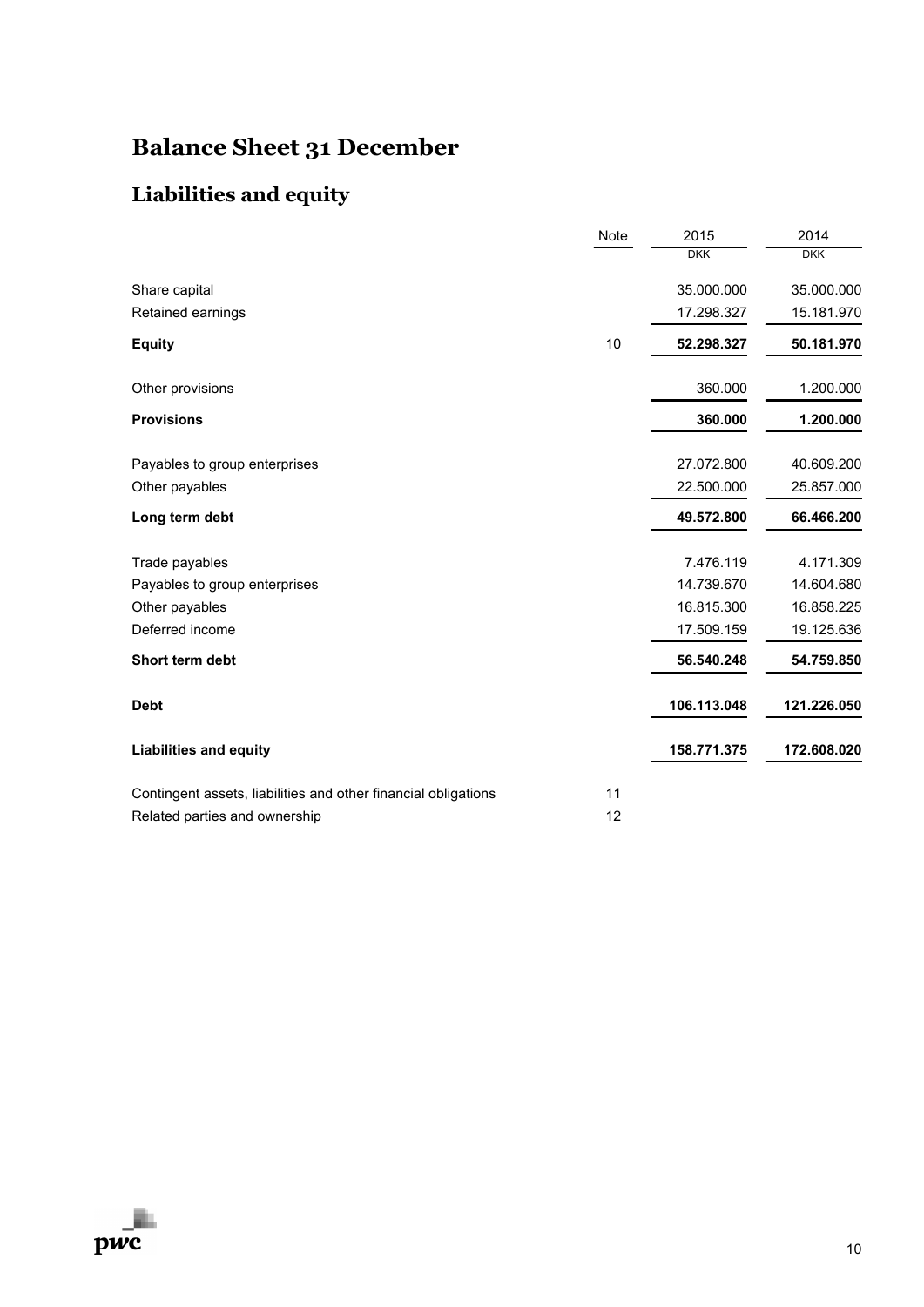# **Statement of Changes in Equity**

|                                                 |               | Retained   |            |
|-------------------------------------------------|---------------|------------|------------|
|                                                 | Share capital | earnings   | Total      |
|                                                 | <b>DKK</b>    | <b>DKK</b> | <b>DKK</b> |
| Equity at 1 January                             | 35.000.000    | 1.801.042  | 36.801.042 |
| Net effect from adjustment of fundamental error | 0             | 13.380.928 | 13.380.928 |
| Adjusted equity at 1 January                    | 35.000.000    | 15.181.970 | 50.181.970 |
| Net profit/loss for the year                    | 0             | 2.116.357  | 2.116.357  |
| <b>Equity at 31 December</b>                    | 35,000,000    | 17.298.327 | 52.298.327 |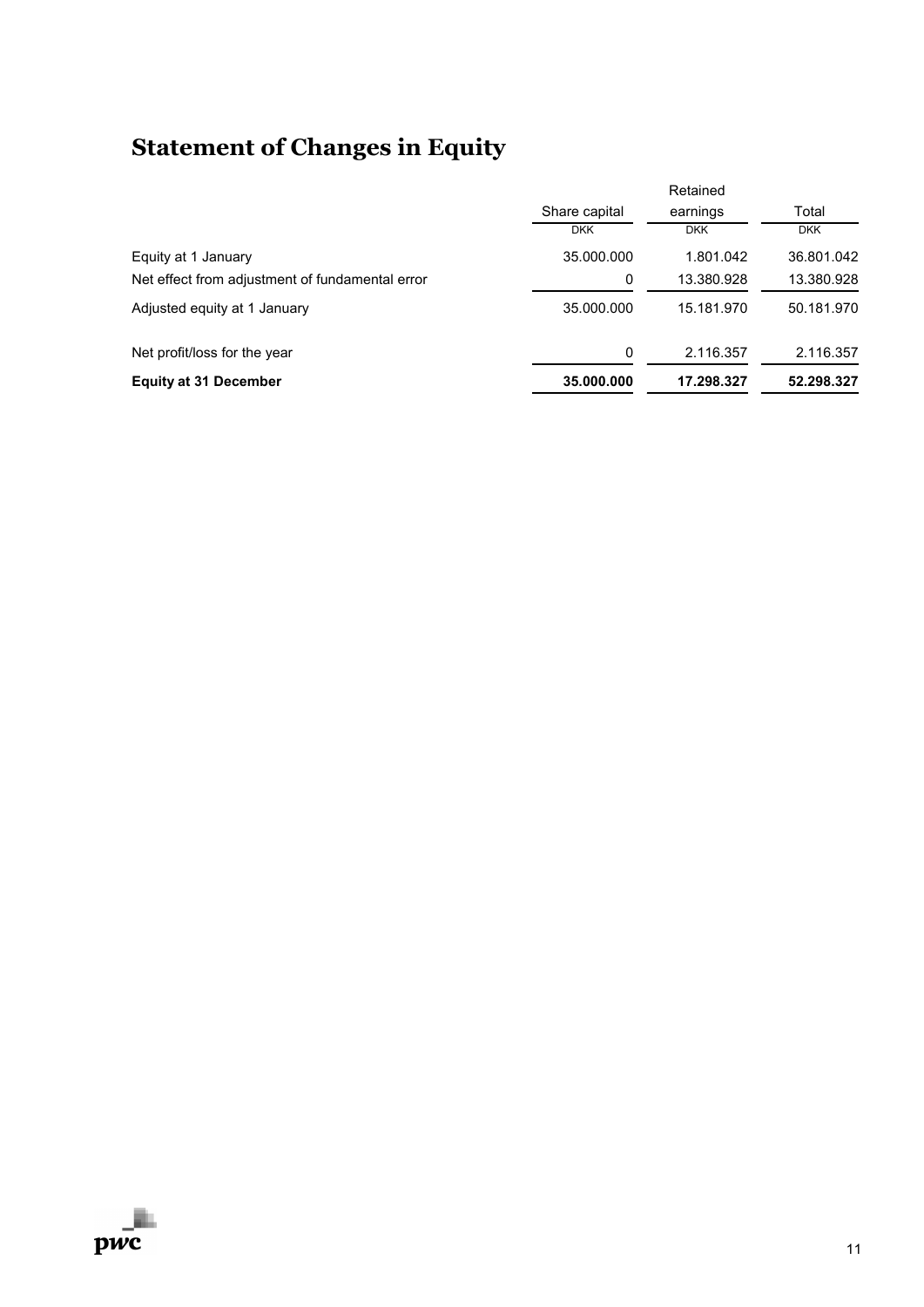|                                | 2015       | 2014       |
|--------------------------------|------------|------------|
| <b>Staff expenses</b>          | <b>DKK</b> | <b>DKK</b> |
| Wages and salaries             | 49.399.660 | 40.697.804 |
| Pensions                       | 3.192.532  | 2.405.721  |
| Other social security expenses | 552.024    | 478.674    |
|                                | 53.144.216 | 43.582.199 |
|                                |            |            |

Remuneration to the Executive Board has not been disclosed in accordance with section 98 B(3) of the Danish Financial Statements Act.

### **2 Depreciation, amortisation and impairment of intangible assets and property, plant and equipment**

| Amortisation of intangible assets                      | 10.915.960 | 10.623.694 |
|--------------------------------------------------------|------------|------------|
| Depreciation of property, plant and equipment          | 477.431    | 328.718    |
| Gain and loss on disposal                              | 0          | 251.149    |
|                                                        | 11.393.391 | 11.203.561 |
| Which is specified as follows:                         |            |            |
| Completed development projects                         | 4.131.216  | 4.197.409  |
| Software                                               | 2.603.899  | 2.245.440  |
| Goodwill                                               | 4.180.845  | 4.180.845  |
| Other fixtures and fittings, tools and equipment       | 288.381    | 228.892    |
| Leasehold improvements                                 | 189.050    | 99.826     |
| Loss/(profit) on sale of property, plant and equipment | 0          | 251.149    |
|                                                        | 11.393.391 | 11.203.561 |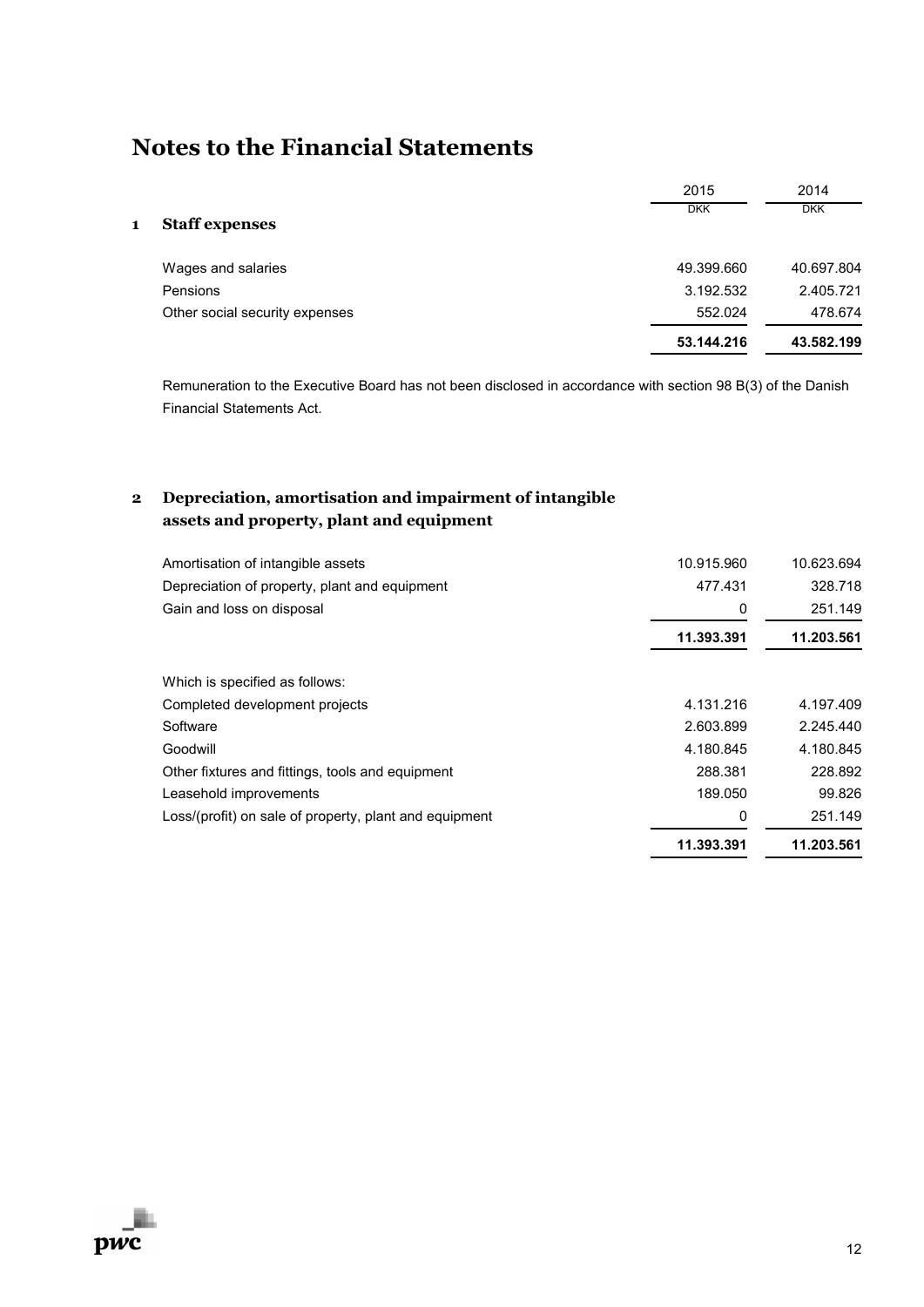|                         |                                             | 2015         | 2014         |
|-------------------------|---------------------------------------------|--------------|--------------|
| 3                       | Income from investments in subsidiares      | <b>DKK</b>   | <b>DKK</b>   |
|                         |                                             |              |              |
|                         | Amortisation of goodwill                    | -7.811.523   | $-7.811.523$ |
|                         | Bisnode D&B Danmark A/S                     | 5.847.602    | 5.248.660    |
|                         | Debitor Registret A/S                       | 3.809.253    | 3.483.185    |
|                         |                                             | 1.845.332    | 920.322      |
| 4                       | <b>Financial income</b>                     |              |              |
|                         | Interest received from group enterprises    | 0            | 73.439       |
|                         | Other financial income                      | 4.058        | 538          |
|                         | Exchange adjustments                        | 166.260      | 174.387      |
|                         |                                             | 170.318      | 248.364      |
| $\overline{\mathbf{5}}$ | <b>Financial expenses</b>                   |              |              |
|                         | Interest paid to group enterprises          | 2.698.918    | 1.924.332    |
|                         | Other financial expenses                    | 1.440.060    | 1.195.440    |
|                         | Exchange adjustments                        | 199.240      | 130.187      |
|                         |                                             | 4.338.218    | 3.249.959    |
| 6                       | Tax on profit/loss for the year             |              |              |
|                         | Current tax for the year                    | 508.376      | $-396.851$   |
|                         | Deferred tax for the year                   | 954.344      | 1.507.325    |
|                         | Adjustment of tax concerning previous years | $\mathbf{0}$ | 176.599      |
|                         |                                             | 1.462.720    | 1.287.073    |

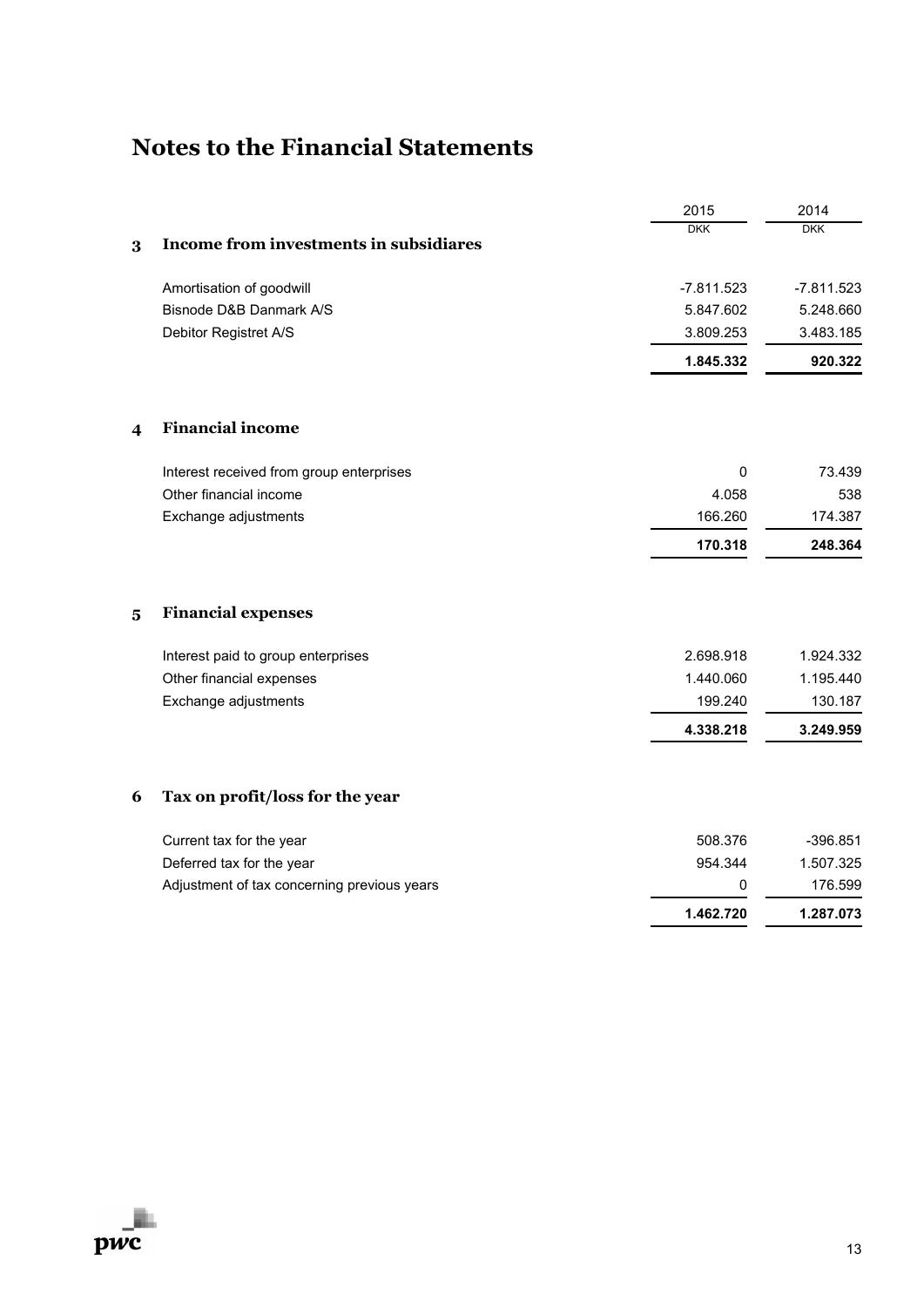### **7 Intangible assets**

|                                                   | Completed    |            |            |
|---------------------------------------------------|--------------|------------|------------|
|                                                   | development  |            |            |
|                                                   | projects     | Software   | Goodwill   |
|                                                   | <b>DKK</b>   | <b>DKK</b> | <b>DKK</b> |
| Cost at 1 January                                 | 40.971.383   | 16.104.588 | 20.365.121 |
| Additions for the year                            | 0            | 4.317.271  | 0          |
| Cost at 31 December                               | 40.971.383   | 20.421.859 | 20.365.121 |
| Impairment losses and amortisation at 1 January   | 31.903.055   | 12.523.659 | 6.984.193  |
| Amortisation for the year                         | 4.131.216    | 2.603.899  | 4.180.845  |
| Impairment losses and amortisation at 31 December | 36.034.271   | 15.127.558 | 11.165.038 |
| <b>Carrying amount at 31 December</b>             | 4.937.112    | 5.294.301  | 9.200.083  |
| Amortised over                                    | 3 - 10 years | 3-5 years  | 5 years    |

### **8 Tangible assets**

|                                                   | Other fixtures<br>and fittings, |              |
|---------------------------------------------------|---------------------------------|--------------|
|                                                   | tools and                       | Leasehold    |
|                                                   | equipment                       | improvements |
|                                                   | <b>DKK</b>                      | <b>DKK</b>   |
| Cost at 1 January                                 | 3.519.899                       | 2.995.772    |
| Additions for the year                            | 712.091                         | 479.000      |
| Disposals for the year                            | 0                               | $-23.000$    |
| Cost at 31 December                               | 4.231.990                       | 3.451.772    |
| Impairment losses and depreciation at 1 January   | 3.049.325                       | 2.601.195    |
| Depreciation for the year                         | 288.382                         | 189.050      |
| Impairment losses and depreciation at 31 December | 3.337.707                       | 2.790.245    |
| <b>Carrying amount at 31 December</b>             | 894.283                         | 661.527      |
| Depreciated over                                  | 3-10 years                      | 5 years      |

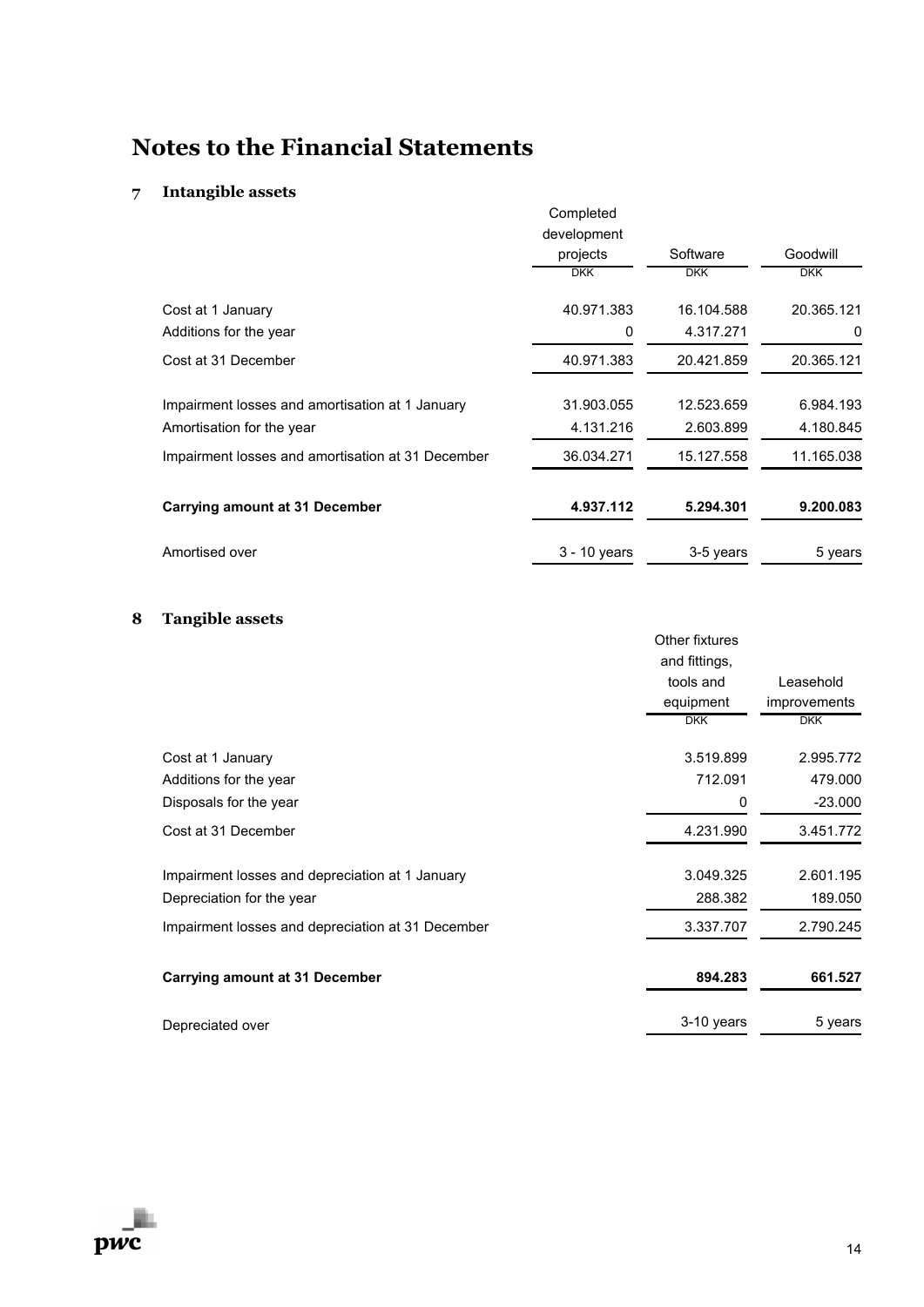|    |                                       | 2015          | 2014          |
|----|---------------------------------------|---------------|---------------|
| Q, | <b>Investments in subsidiaries</b>    | <b>DKK</b>    | <b>DKK</b>    |
|    | Cost at 1 January                     | 97.558.398    | 21.201.692    |
|    | Additions for the year                | 0             | 76.356.706    |
|    | Cost at 31 December                   | 97.558.398    | 97.558.398    |
|    | Revaluations at 1 January             | $-14.825.762$ | $-15.746.084$ |
|    | Net profit/loss for the year          | 9.656.855     | 8.731.850     |
|    | Amortisation of goodwill              | -7.811.523    | $-7.811.523$  |
|    | Revaluations at 31 December           | $-12.980.430$ | $-14.825.757$ |
|    | <b>Carrying amount at 31 December</b> | 84.577.968    | 82.732.641    |

Investments in subsidiaries are specified as follows:

|                       | Place of registered |                   |           |
|-----------------------|---------------------|-------------------|-----------|
| Name                  | office              | Share capital     | ownership |
| Debitor Registret A/S | Gladsaxe, Danmark   | <b>TDKK 2.417</b> | 75%       |
| Bisnode D&B A/S       | Gladsaxe, Danmark   | <b>TDKK 510</b>   | 100%      |

### **10 Equity**

The share capital consists of 35,000 shares of a nominal value of DKK 1,000. No shares carry any special rights.

There have been no changes in the share capital during the last 5 years.

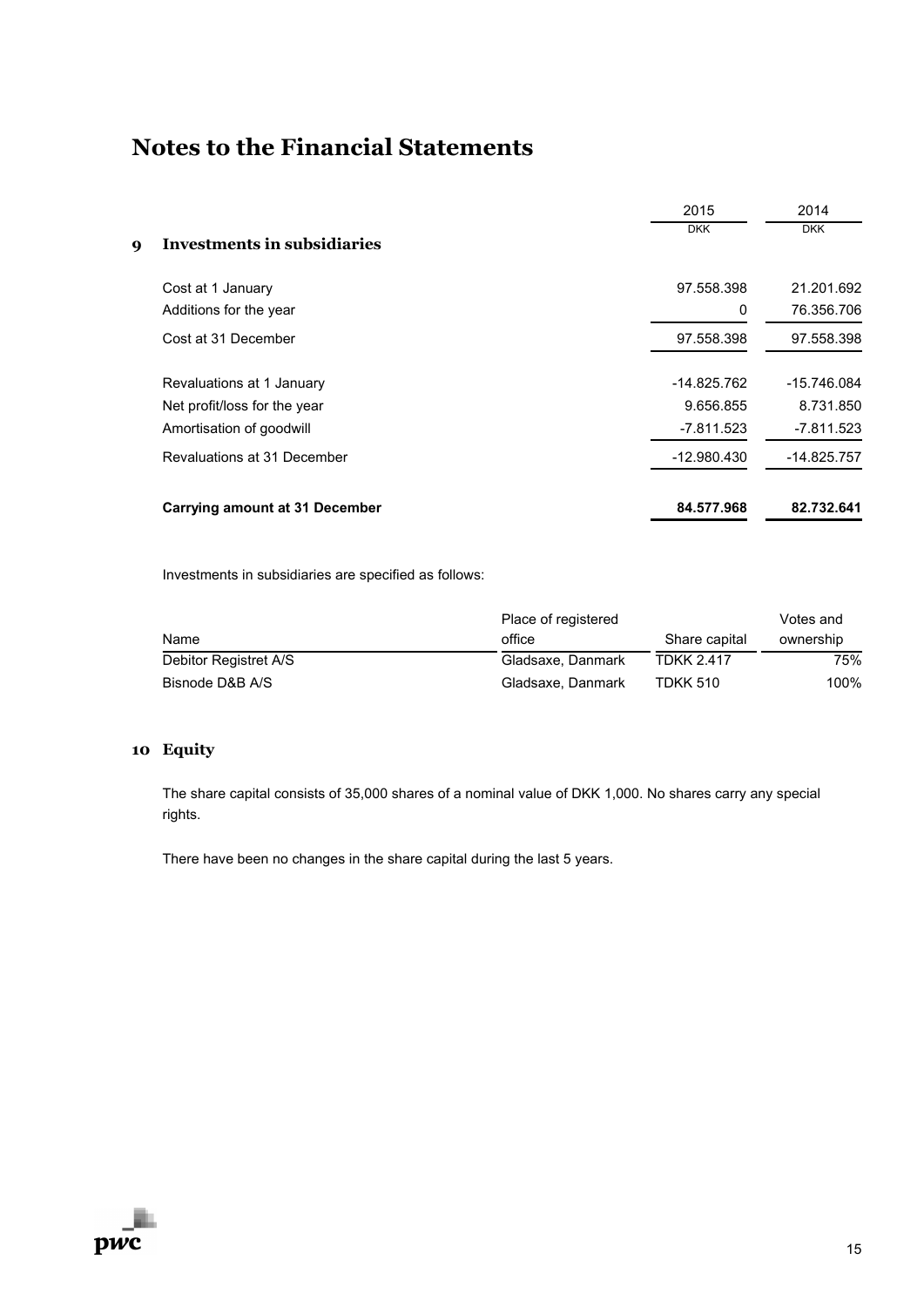|    |                                                                        | 2015       | 2014       |
|----|------------------------------------------------------------------------|------------|------------|
| 11 | Contingent assets, liabilities and other financial obligations         | <b>DKK</b> | <b>DKK</b> |
|    | <b>Rental agreements and leases</b>                                    |            |            |
|    | Lease obligations under operating leases. Total future lease payments: |            |            |
|    | Within 1 year                                                          | 2.243      | 3.495      |
|    | Between 1 and 5 years                                                  | 4.425      | 6.381      |
|    |                                                                        | 6.668      | 9.876      |

### **12 Related parties and ownership**

**Basis**

#### **Ownership**

The following shareholder is recorded in the Company's register of shareholders as holding at least 5% of the votes or at least 5% of the share capital:

Bisnode AB, Box 1661, 111 96 Stockholm, Sverige / Sweden *Consolidated Financial Statements*

The Company is included in the Group Annual Report of Bisnode AB.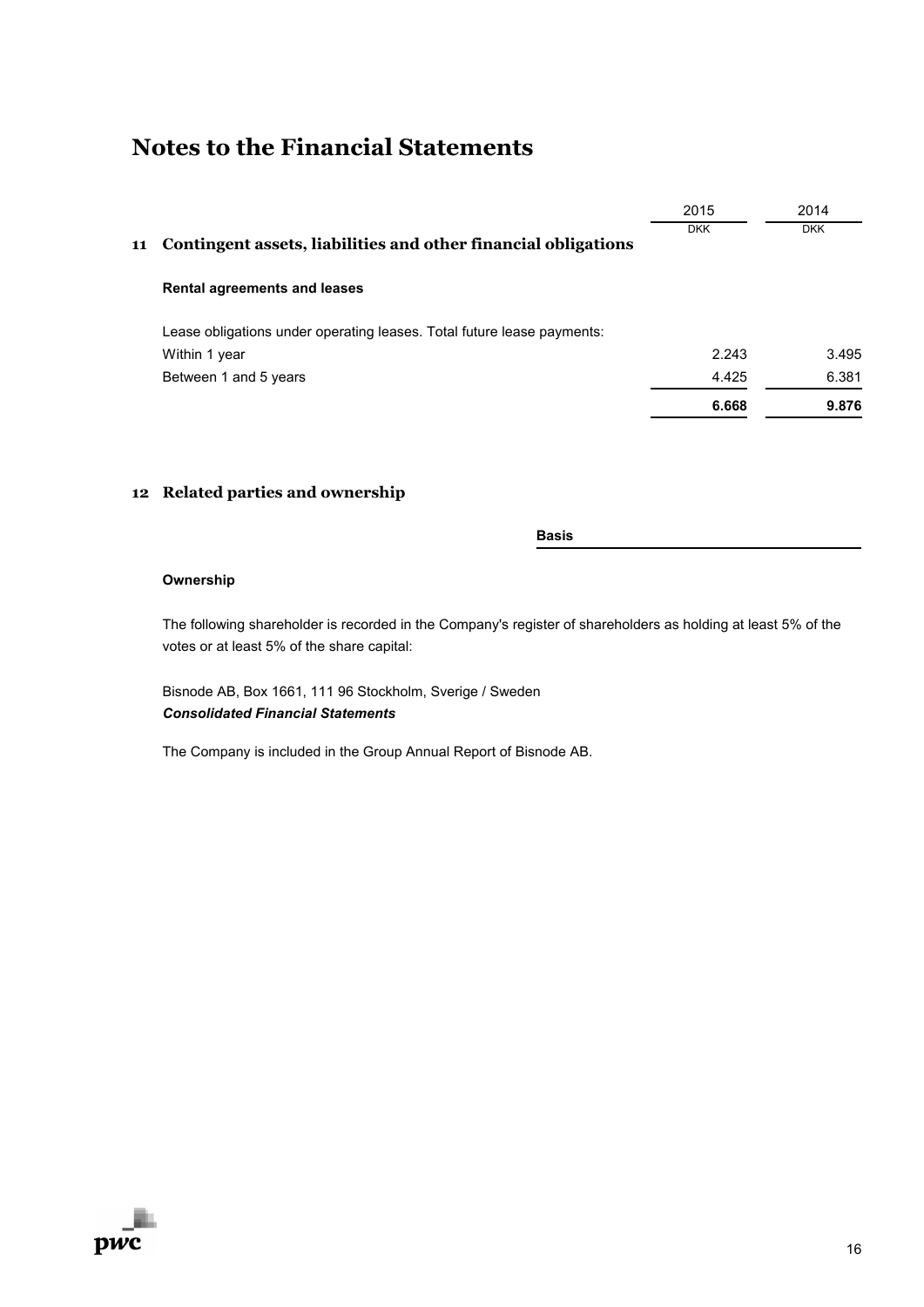### **Basis of Preparation**

The Annual Report of Bisnode Danmark A/S for 2015 has been prepared in accordance with the provisions of the Danish Financial Statements Act applying to medium-sized enterprises of reporting class C.

The accounting policies applied remain unchanged from last year.

Financial Statements for 2015 are presented in DKK.

### **Fundamental error**

It has been identified that in the merger between the parent company and subsidiaries in 2014, goodwill by a mistake was eliminated. The effect for the year in the income statement (amortisation) amounts to DKK -4,181k, and the total effect on equity amounts to DKK 13,381.

The error has been corrected in the opening equity for 2015, and the income statement and closing balance sheet for 2014 have been restated accordingly.

### **Consolidated financial statements**

With reference to section 112 of the Danish Financial Statements Act and to the consolidated financial statements of Bisnode AB, the Company has not prepared consolidated financial statements.

### **Cash flow statement**

With reference to section 86(4) of the Danish Financial Statements Act and to the cash flow statement included in the consolidated financial statements of Bisnode AB, the Company has not prepared a cash flow statement.

### **Recognition and measurement**

Revenues are recognised in the income statement as earned. Furthermore, value adjustments of financial assets and liabilities measured at fair value or amortised cost are recognised. Moreover, all expenses incurred to achieve the earnings for the year are recognised in the income statement, including depreciation, amortisation, impairment losses and provisions as well as reversals due to changed accounting estimates of amounts that have previously been recognised in the income statement.

Assets are recognised in the balance sheet when it is probable that future economic benefits attributable to the asset will flow to the Company, and the value of the asset can be measured reliably.

Liabilities are recognised in the balance sheet when it is probable that future economic benefits will flow out of the Company, and the value of the liability can be measured reliably.

Assets and liabilities are initially measured at cost. Subsequently, assets and liabilities are measured as

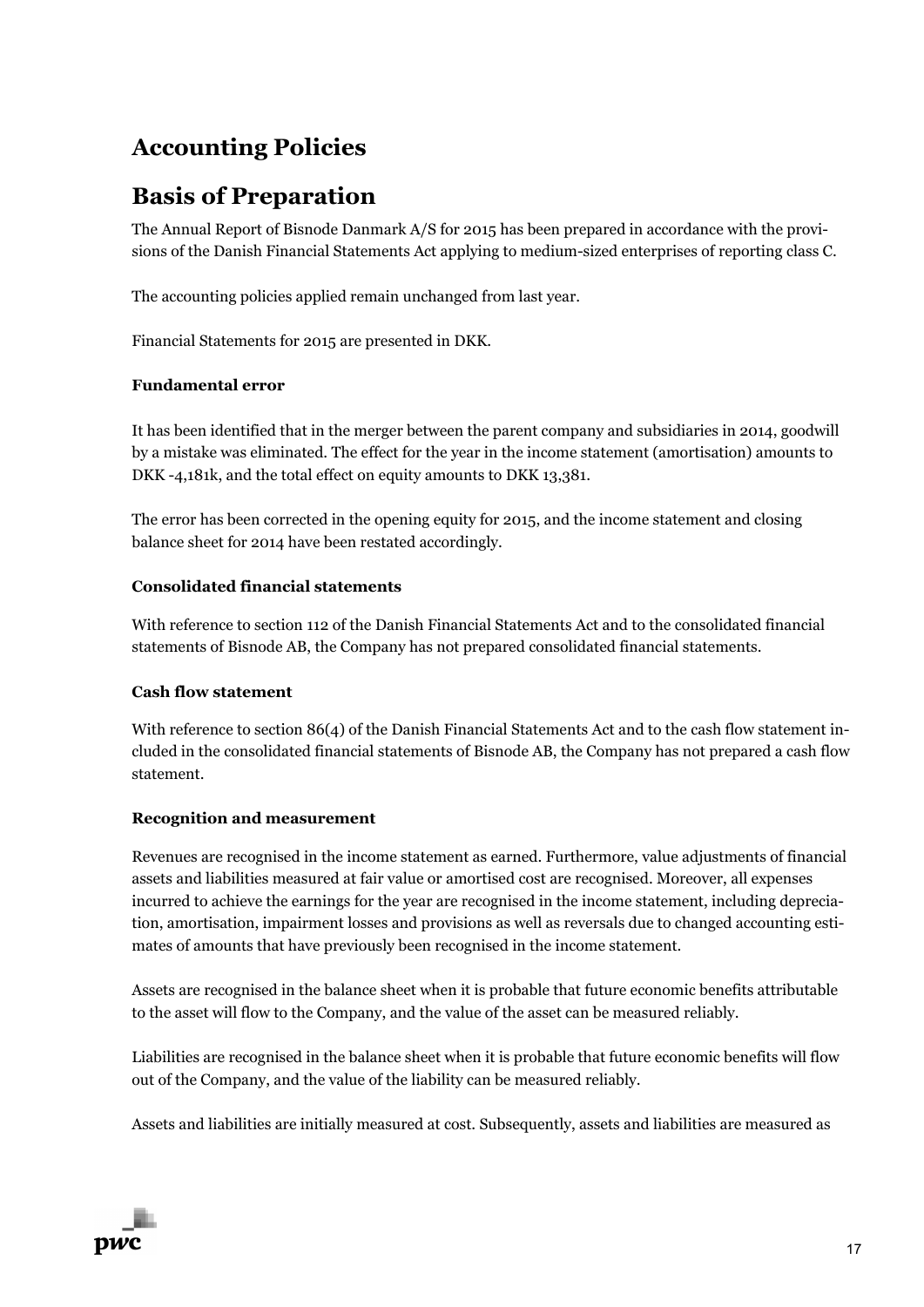described for each item below.

### **Leases**

Leases in terms of which the Company assumes substantially all the risks and rewards of ownership (finance leases) are recognised in the balance sheet at the lower of the fair value of the leased asset and the net present value of the lease payments computed by applying the interest rate implicit in the lease or an alternative borrowing rate as the discount rate. Assets acquired under finance leases are depreciated and written down for impairment under the same policy as determined for the other fixed assets of the Company.

The remaining lease obligation is capitalised and recognised in the balance sheet under debt, and the interest element on the lease payments is charged over the lease term to the income statement.

All other leases are considered operating leases. Payments made under operating leases are recognised in the income statement on a straight-line basis over the lease term.

### **Translation policies**

Transactions in foreign currencies are translated at the exchange rates at the dates of transaction. Exchange differences arising due to differences between the transaction date rates and the rates at the dates of payment are recognised in financial income and expenses in the income statement. Where foreign exchange transactions are considered hedging of future cash flows, the value adjustments are recognised directly in equity.

Receivables, payables and other monetary items in foreign currencies that have not been settled at the balance sheet date are translated at the exchange rates at the balance sheet date. Any differences between the exchange rates at the balance sheet date and the rates at the time when the receivable or the debt arose are recognised in financial income and expenses in the income statement.

Fixed assets acquired in foreign currencies are measured at the transaction date rates.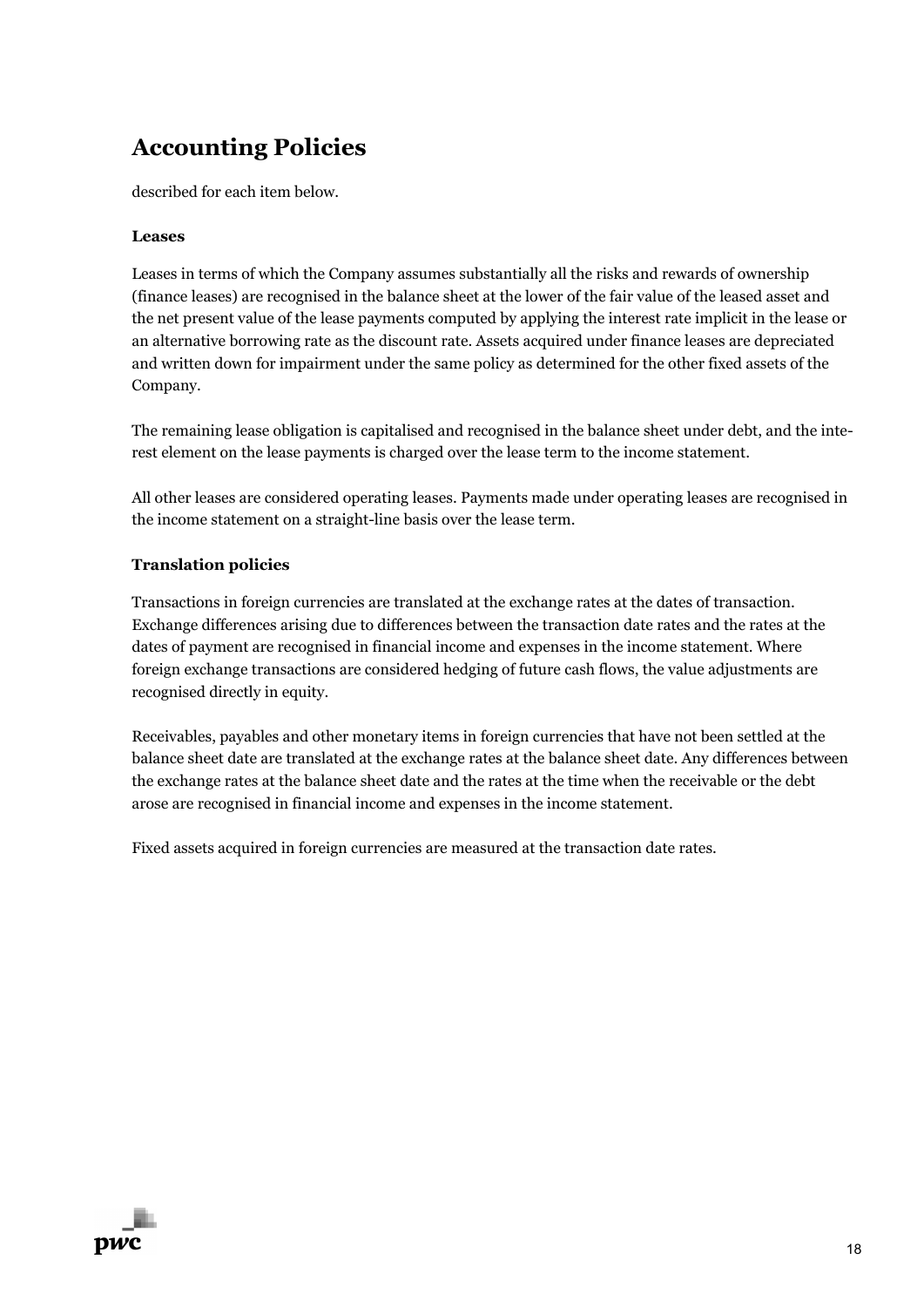### **Income Statement**

### **Gross profit**

With reference to section 32 of the Danish Financial Statements Act, revenue has not been disclosed in the Annual Report.

### **Revenue**

Revenue from the sale of goods for resale and finished goods is recognised in the income statement when delivery and transfer of risk has been made before year end.

Revenue is recognised exclusive of VAT and net of discounts relating to sales.

Subscription contracts are considered delivered continuing over the subscription period. Subscription contracts include access to databases and other electronic information.

### **Staff expenses**

Staff expenses comprise wages and salaries as well as payroll expenses other than production wages.

### **Amortisation, depreciation and impairment losses**

Amortisation, depreciation and impairment losses comprise amortisation, depreciation and impairment of intangible assets and property, plant and equipment.

### **Other operating income and expenses**

Other operating income and other operating expenses comprise items of a secondary nature to the core activities of the Company, including gains and losses on the sale of intangible assets and property, plant and equipment.

### **Income from investments in subsidiaries**

The item "Income from investments in subsidiaries" in the income statement includes the proportionate share of the profit for the year less goodwill amortisation.

### **Financial income and expenses**

Financial income and expenses are recognised in the income statement at the amounts relating to the financial year.

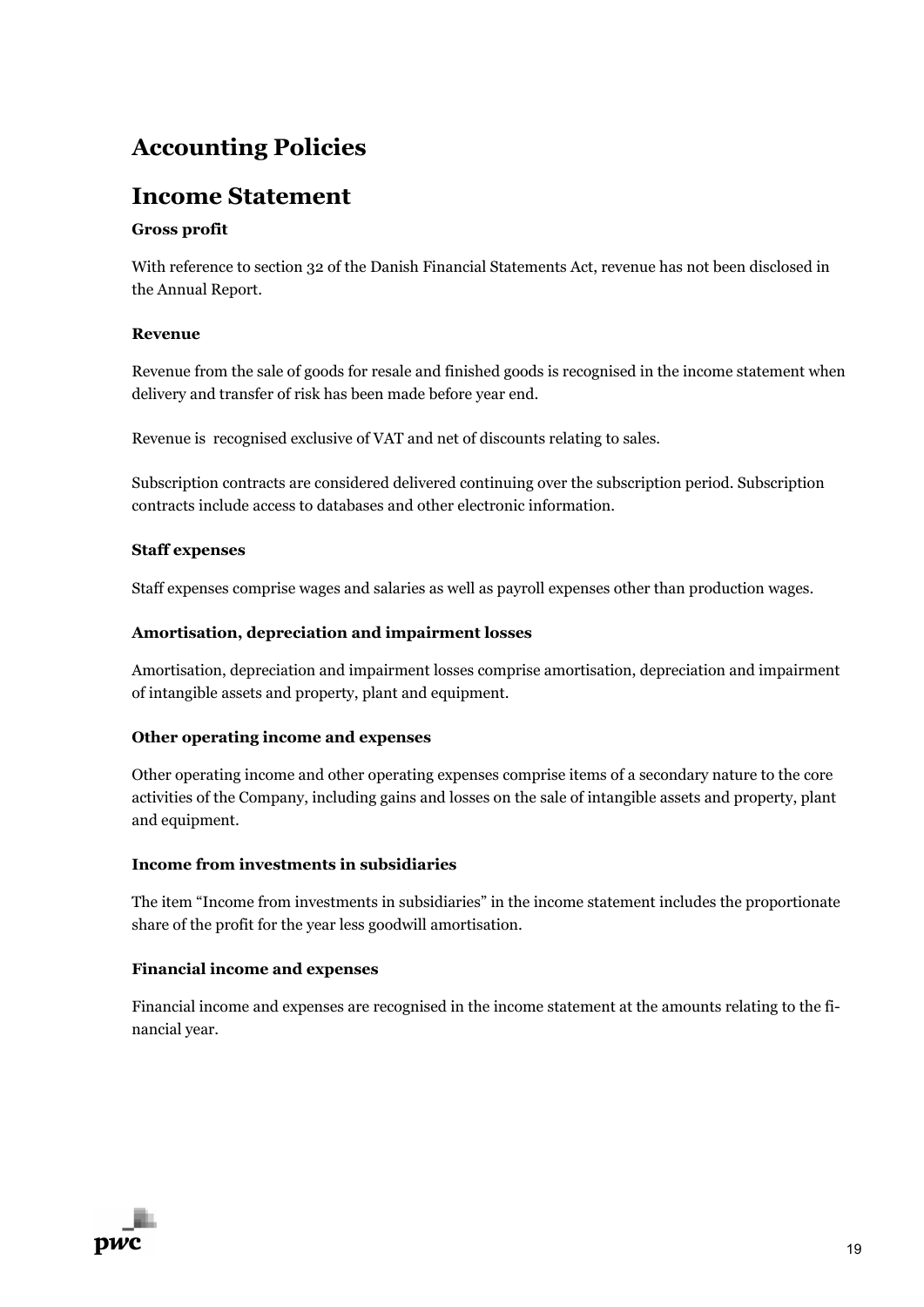### **Tax on profit/loss for the year**

Tax for the year consists of current tax for the year and changes in deferred tax for the year. The tax attributable to the profit for the year is recognised in the income statement, whereas the tax attributable to equity transactions is recognised directly in equity.

The Company is jointly taxed with wholly owned Danish subsidiaries. The tax effect of the joint taxation is allocated to enterprises in proportion to their taxable incomes.

### **Balance Sheet**

### **Intangible assets**

Goodwill acquired is measured at cost less accumulated amortisation. Goodwill is amortised on a straight-line basis over its useful life, which is assessed at 5 years.

Software and licences are measured at the lower of cost less accumulated amortisation and recoverable amount. Software and licences are amortised over the licence period; however not exceeding 5 years.

Development projects that are clearly defined and identifiable, where the technical rate of utilization, adequate resources and a potential future market or development opportunity in the enterprise can be demonstrated, and where the intention is to manufacture, market or use the product or process, are recognized as intangible assets where there is sufficient assurance that future earnings will cover the costs of production, sales and administrative expenses, and total development costs. Other development costs are recognized as expenses in the income statement as they are incurred.

### **Tangible assets**

Tangible assets are measured at cost less accumulated depreciation and less any accumulated impairment losses.

Cost comprises the cost of acquisition and expenses directly related to the acquisition up until the time when the asset is ready for use.In the case of assets of own construction, cost comprises direct and indirect expenses for labour, materials, components and sub-suppliers.

Interest expenses on loans raised directly for financing the construction of property, plant and equipment are recognised in cost over the period of construction. All indirectly attributable borrowing expenses are recognised in the income statement.

Depreciation based on cost reduced by any residual value is calculated on a straight-line basis over the expected useful lives of the assets, which are:

| Software                                         | 3-5 years |        |       |
|--------------------------------------------------|-----------|--------|-------|
| Other fixtures and fittings, tools and equipment |           | $3-10$ | vears |
| Leasehold improvements                           | 5 years   |        |       |

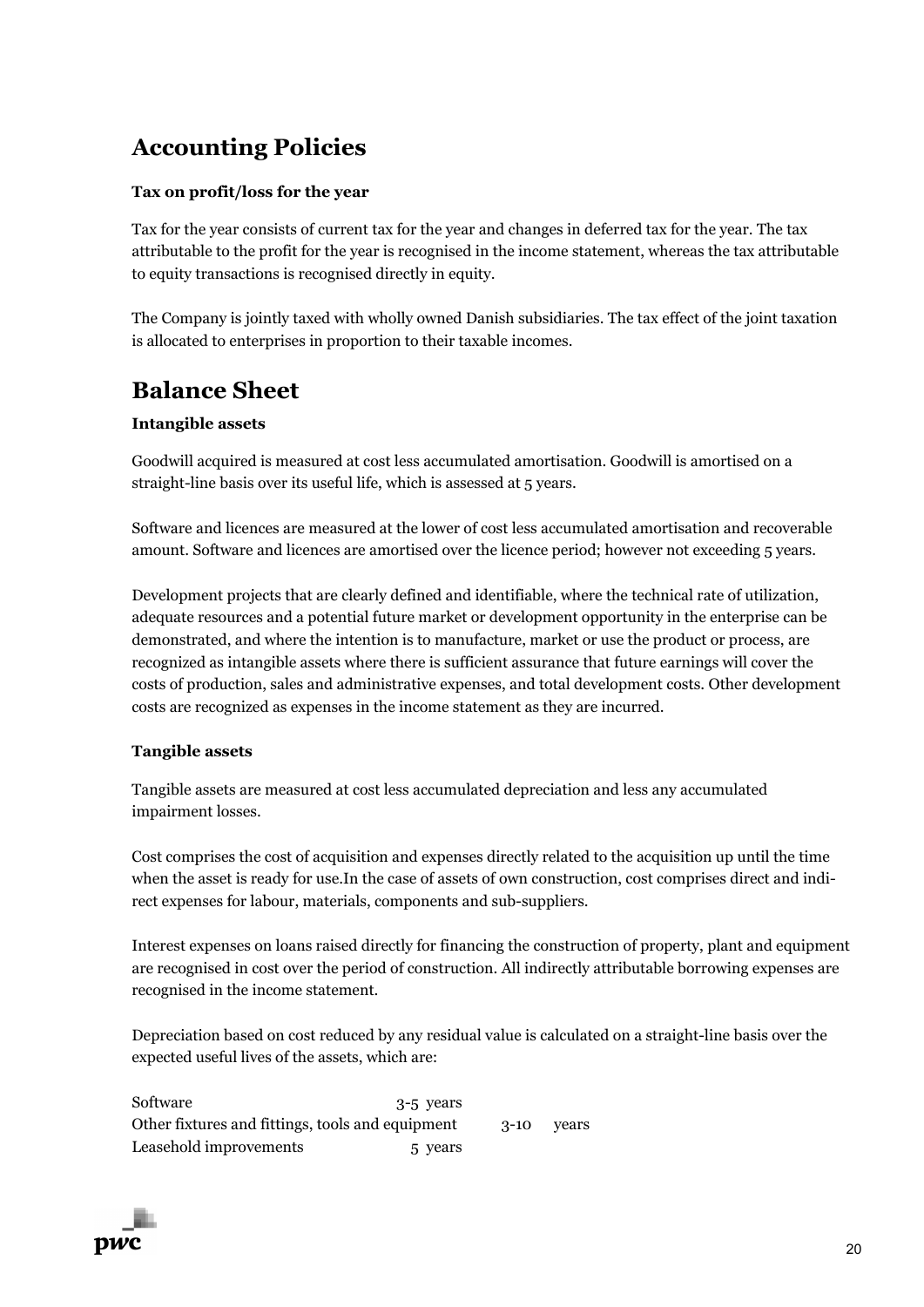Depreciation period and residual value are reassessed annually.

Assets costing less than DKK 25,000 are expensed in the year of acquisition.

### **Impairment of fixed assets**

The carrying amounts of intangible assets and property, plant and equipment are reviewed on an annual basis to determine whether there is any indication of impairment other than that expressed by amortisation and depreciation.

If so, the asset is written down to its lower recoverable amount.

### **Investments in subsidiaries and associates**

Investments in subsidiaries and associates are recognised and measured under the equity method.

The item "Investments in subsidiaries" in the balance sheet include the proportionate ownership share of the net asset value of the enterprises calculated on the basis of the fair values of identifiable net assets at the time of acquisition with deduction or addition of unrealised intercompany profits or losses and with addition of any remaining value of positive differences (goodwill) and deduction of any remaining value of negative differences (negative goodwill).

Goodwill includede in investements in subsidiaries is amortised over 10 years.

The total net revaluation of investments in subsidiaries and associates is transferred upon distribution of profit to "Reserve for net revaluation under the equity method" under equity. The reserve is reduced by dividend distributed to the Parent Company and adjusted for other equity movements in the subsidiaries and the associates.

### **Other**

Other consist of deposits.

### **Receivables**

Receivables are measured in the balance sheet at the lower of amortised cost and net realisable value, which corresponds to nominal value less provisions for bad debts. Provisions for bad debts are determined on the basis of an individual assessment of each receivable, and in respect of trade receivables, a general provision is also made based on the Company's experience from previous years.

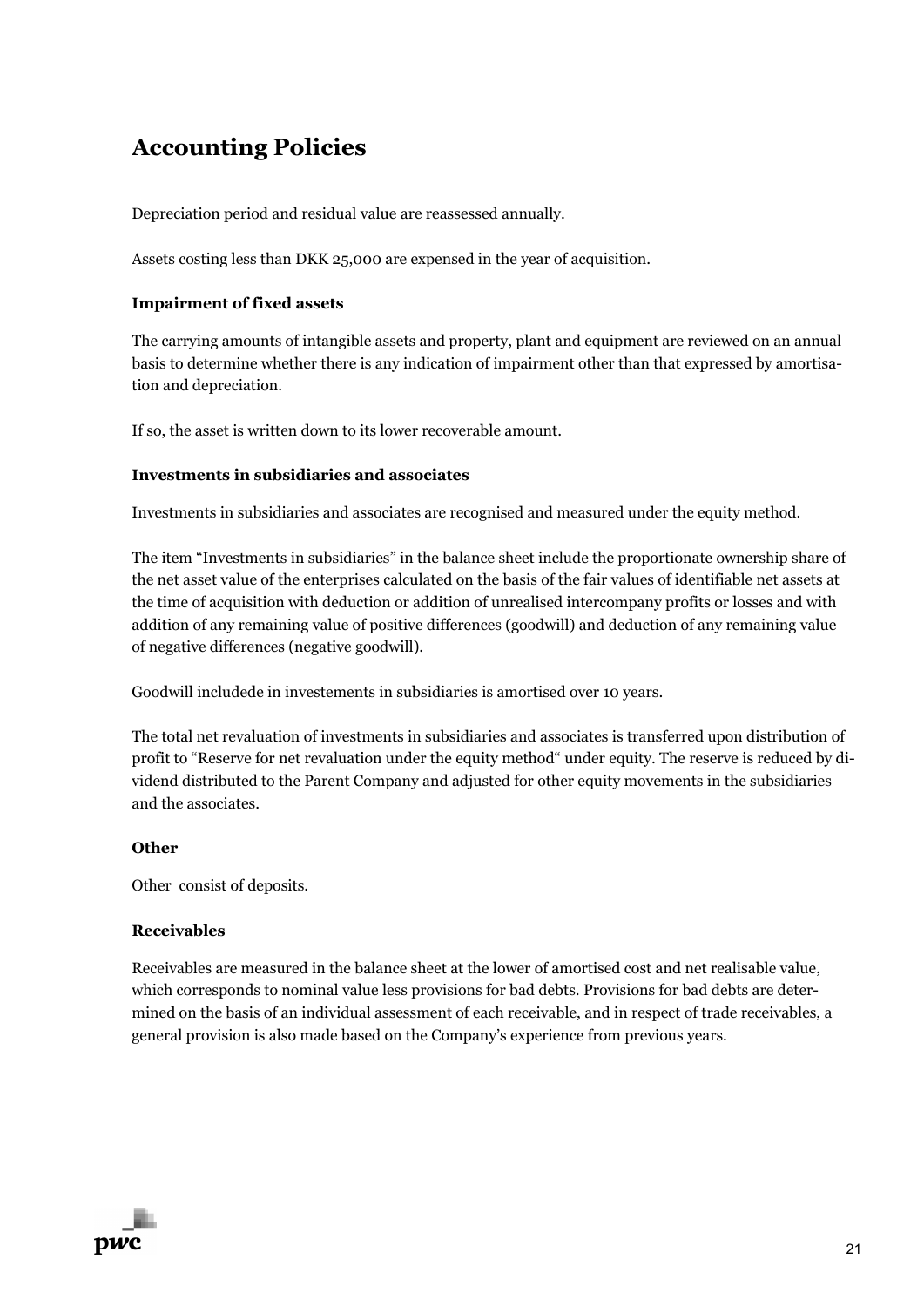### **Prepayments**

Prepayments comprise prepaid expenses concerning rent, insurance premiums, subscriptions and interest.

### **Provisions**

Provisions are recognised when - in consequence of an event occurred before or on the balance sheet date - the Company has a legal or constructive obligation and it is probable that economic benefits must be given up to settle the obligation.

### **Deferred tax assets and liabilities**

Deferred income tax is measured using the balance sheet liability method in respect of temporary differences arising between the tax bases of assets and liabilities and their carrying amounts for financial reporting purposes on the basis of the intended use of the asset and settlement of the liability, respectively.

Deferred tax assets, including the tax base of tax loss carry-forwards, are measured at the value at which the asset is expected to be realised, either by elimination in tax on future earnings or by set-off against deferred tax liabilities within the same legal tax entity.

Deferred tax is measured on the basis of the tax rules and tax rates that will be effective under the legislation at the balance sheet date when the deferred tax is expected to crystallise as current tax. Any changes in deferred tax due to changes to tax rates are recognised in the income statement.

### **Current tax receivables and liabilities**

Current tax liabilities and receivables are recognised in the balance sheet as the expected taxable income for the year adjusted for tax on taxable incomes for prior years and tax paid on account. Extra payments and repayment under the on-account taxation scheme are recognised in the income statement in financial income and expenses.

### **Financial debts**

Loans, such as mortgage loans and loans from credit institutions, are recognised initially at the proceeds received net of transaction expenses incurred. Subsequently, the loans are measured at amortised cost; the difference between the proceeds and the nominal value is recognised as an interest expense in the income statement over the loan period.

Other debts are measured at amortised cost, substantially corresponding to nominal value.

### **Deferred income**

Deferred income comprises payments received in respect of income in subsequent years.